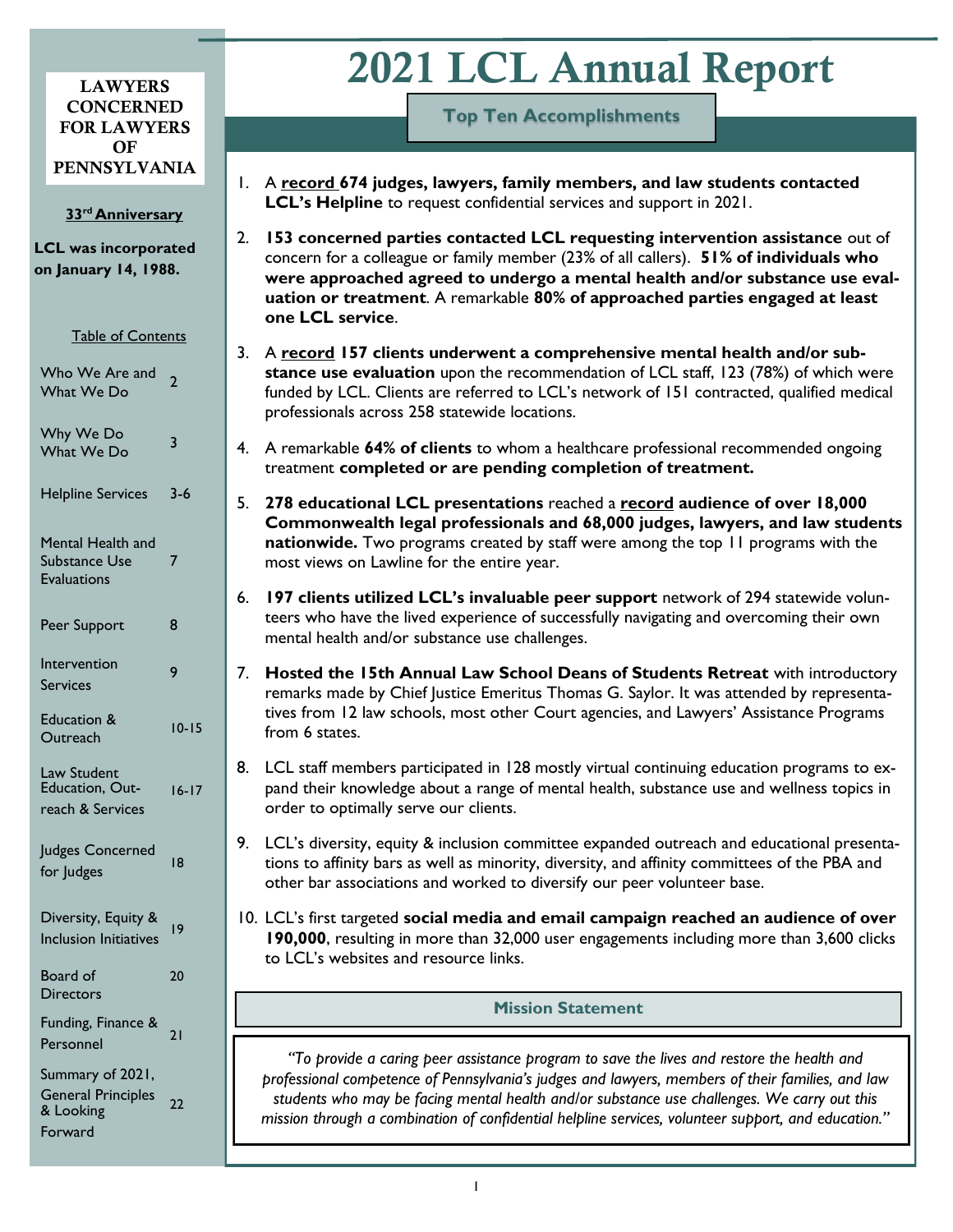# *Who We Are & What We Do*

Lawyers Concerned for Lawyers of Pennsylvania, established in 1988, is an independent, peer-based Pennsylvania not-forprofit corporation and 501(c)(3) charitable organization that confidentially assists the Commonwealth's lawyers & judges, their family members, and law students who may be struggling with mental health and/or substance use issues. Our dedicated toll free Helplines are answered 24 hours a day, every day. Callers may choose to remain anonymous, and all services are voluntary and offered at the complete discretion of the client. Callers may request information and/or literature and/or elect to receive an expansive array of free services that meet their individual needs. The unique collaboration of LCL staff, peer volunteers, and qualified healthcare professionals is the key to LCL's effectiveness. LCL combines comprehensive educational programming and outreach with confidential peer & staff support and independent healthcare professionals to facilitate clients' mental health and substance use evaluations, education, support, treatment, and recovery.



LCL 's websites offer a wealth of resources and educational information, as well as free CLE videos. LCL also provides free, CLE-eligible educational programming on the topics of wellness, mental health, and substance use to firms, county bars, and other legal organizations upon request.

In the process of saving lives and careers, LCL helps mitigate the harm caused by impaired lawyers and judges to the administration of justice, the legal profession, and the public. This ultimately reduces the costs associated with addressing lawyer and judicial misconduct. We add value to the lives of individual lawyers and judges, their families, law students, and the organized bench and bar in terms of competence, civility, professionalism, health, and wellness.

**Lawyers Concerned for Lawyers Confidential Helpline**

**1-888-999-1941 [www.lclpa.org](http://www.lclpa.org)**

**Judges Concerned for Judges Confidential Helpline 1-888-999-9706 [www.jcjpa.org](http://www.jcjpa.org)**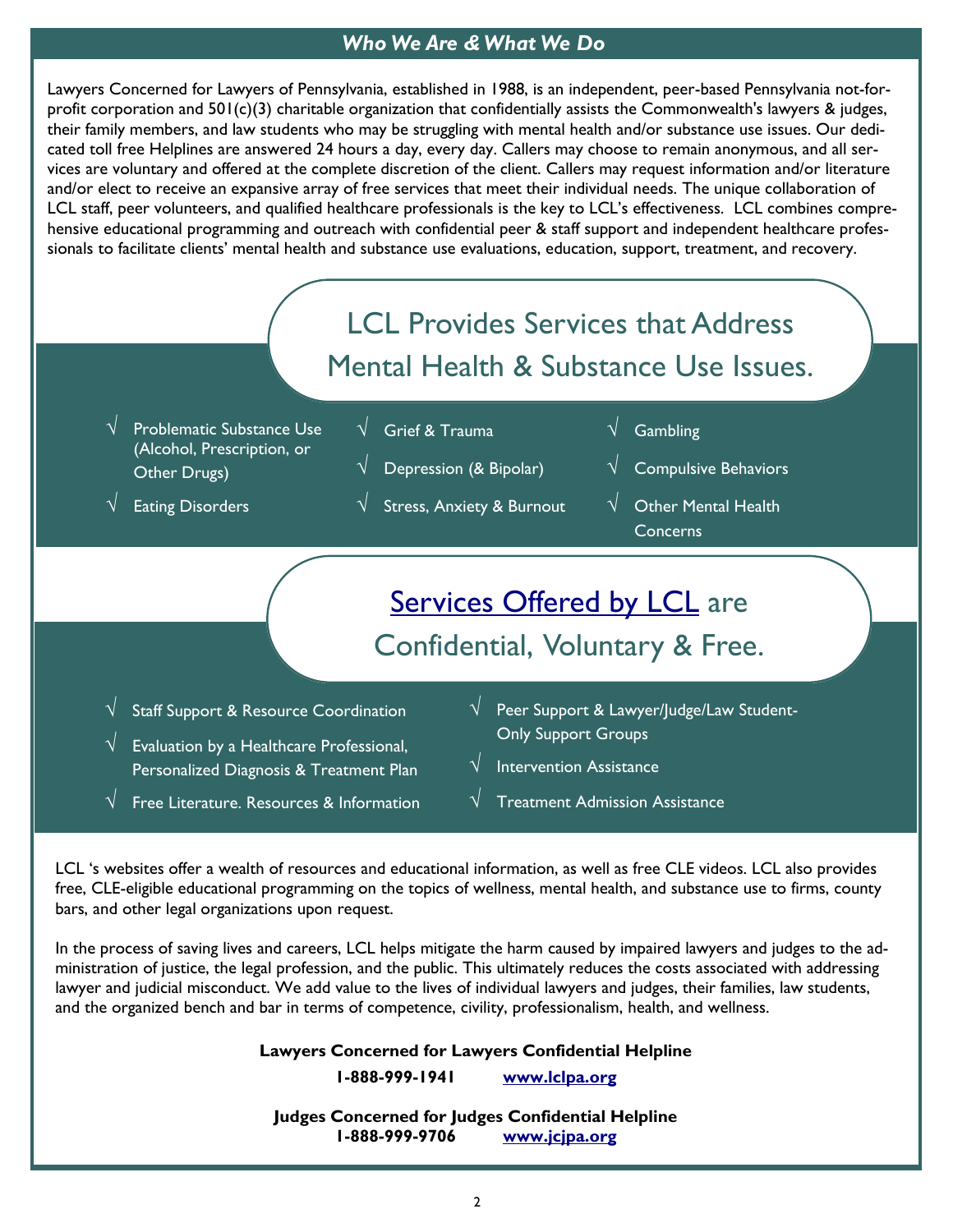# *Why We Do What We Do: Helpline Services*

Attorneys experience mental health and substance use issues at rates far exceeding those found in most other professionals and the general population<sup>!</sup>. The data below demonstrates why LCL's services are increasingly relevant and vital to the health, careers, and well-being of the approximately one in three legal professionals who struggle mightily with these issues.



LCL's services are free, voluntary, and confidential. Callers may chose to remain anonymous; they are still eligible to receive all services, which include:

- A referral to a qualified healthcare professional for a confidential evaluation paid for by LCL (see pg. 7)
- $\sqrt{-}$  An accurate diagnosis and personalized treatment plan provided by an independent provider (see pg. 7)
- Assistance with treatment admissions
- Contact with and peer support from a trained, recovering lawyer or law student-volunteer, or a recovering and/ or trained judge volunteer (see pg. 8)
- Information about 13 mutual support groups exclusively for lawyers, judge and law students across the Commonwealth led by LCL peer volunteers (see pg. 8)
- $\sqrt{ }$  Compassionate support from LCL staff through assessment, treatment, and recovery
- $\sqrt{\phantom{a}}$  Free literature from LCL's comprehensive library of articles and books on the topics of mental health and substance use (see pg. 15)
- $\sqrt{ }$  Assistance with interventions for those individuals reaching out to LCL out of concern for a colleague or family member (see pg. 9)
- $\sqrt{-}$  Free educational (and CLE-eligible) programming for firms, county bars, and other legal entities and associations on the topics of substance use, mental health, and wellness (see p. 13)
- Extensive educational materials, free CLE videos, and links to helpful resources can also be found on our websites: *[lclpa.org](http://www.lclpa.org)* and *jcjpa.org*

LCL does not perform drug and alcohol, sobriety, or mental health monitoring services. Clients who request monitoring are referred to the Pennsylvania Bar Association's Lawyers Assistance Committee (PBA-LAC). They are also encouraged to engage LCL services as a complement to their monitoring program. LCL functions separate and apart from the PBA-LAC.

1. Krill, Patrick R., Johnson, R. The Prevalence of Substance Use and Other Mental Health Concerns Among American Attorneys. *J Addict Med* 2016: Vol. 10,1; 46-52.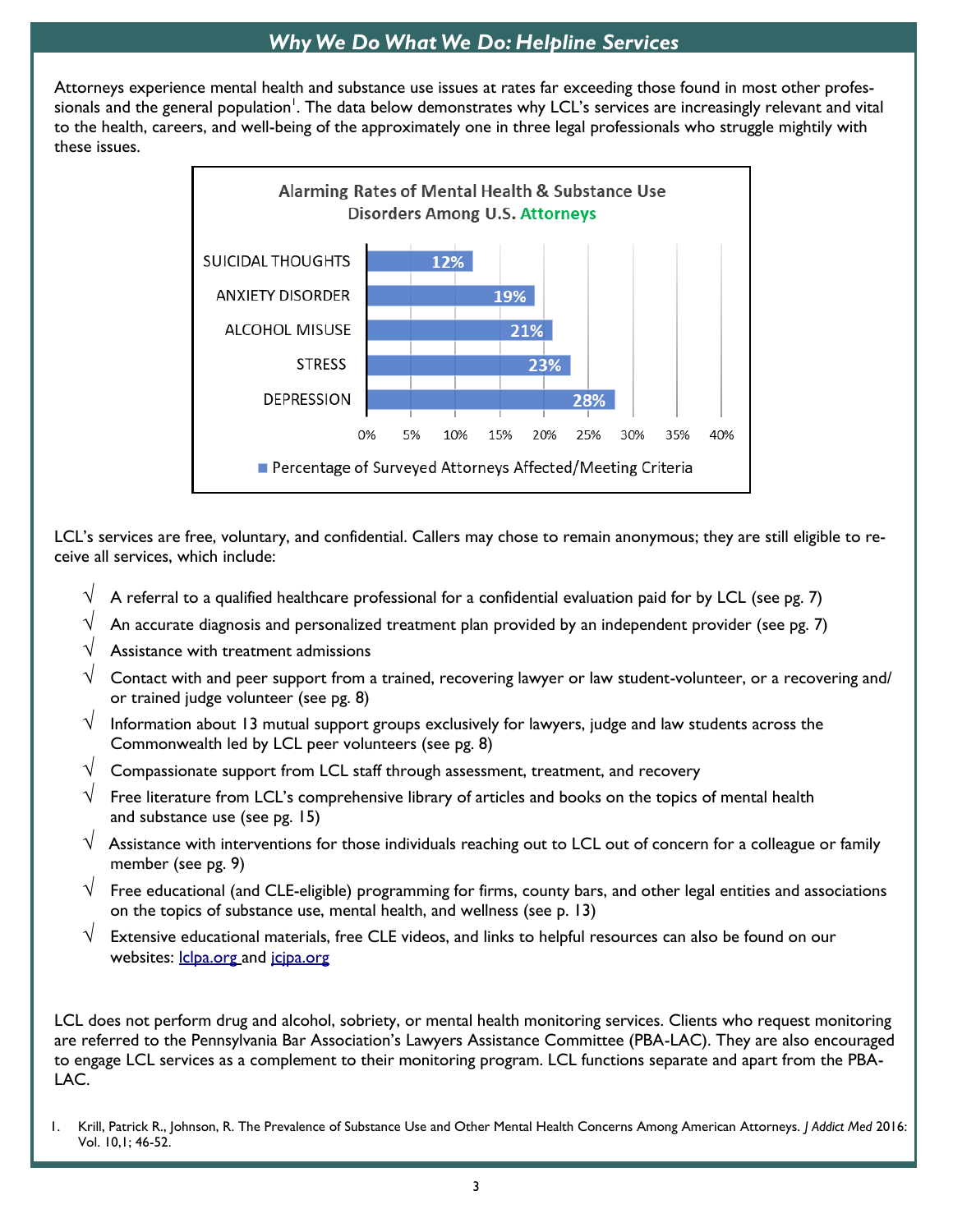# **In 2021, LCL provided assistance, resource coordination, information & support to a record 674 clients.**

The Lawyers Concerned for Lawyers Helpline (1-888-999-1941) and the Judges Concerned for Judges Helpline (1-888- 999-9706) are answered by LCL staff (or our live answering service after regular business hours) 24 hours a day, every day of the year. The after-hours answering service immediately connects callers who request urgent assistance with oncall LCL staff. LCL provided vital services and support to an all-time record 674 clients in 2021. LCL on-call staff provided urgent services and assistance to a record 86 after-hours callers, illustrating the dedication and commitment of on-call LCL staff. These urgent services ranged from assisting with same-day inpatient detox and treatment admissions to connecting the caller to an acute crisis hotline, scheduling an urgent mental health or substance use evaluation or immediately connecting the caller to a qualified LCL peer volunteer.



Law students have comprised an increasing percentage of Helpline callers over time, rising steadily from 22% in 2016 to 35% in 2021 (highest percentage to date). They are clearly struggling with more anxiety, stress, depression, and trauma especially as it relates to the ongoing pandemic and its effect on their education and socialization. It is notable that while law students make up only 5% of the Commonwealth's legal professionals (approximately 4,400 law students vs. 79,000 registered attorneys) they represent a disproportionally high number of Helpline callers. Please see p. 17 for a discussion regarding why this may be happening.

*A* **record high 77% of Helpline clients reached out for support for primary mental health issues** (other than substance use)*.* This sharp rise is likely due in large part to the COVID-19 pandemic, which has led to a significantly increased prevalence of mental health issues among the general population; up to 41% of Americans (per the Centers for Disease Control) are struggling with a mental health issue during these trying times. Additionally, LCL's outreach & educational programming and our social media and email campaigns have more widely disseminated the message that we offer support for *all* mental health concerns, not just substance use, which had been the primary focus of the organization in its earlier years. A **record 12% of LCL's clients presented with co-occurring mental health and substance use concerns.** LCL staff works diligently to gather and distribute available mental health supports and resources for our callers. Currently, we can direct callers with primary mental health issues to free mental health support groups, 'warm' lines, 272 county resources, and 80 national mental health resources in addition to LCL's comprehensive menu of services, literature, and support. Twenty-three (23) direct resources specific to mental health in the legal profession are also made available to clients.

1. From [The Pennsylvania Interbranch Commission for Gender, Racial, and Ethnic Fairness' Diversifying the Legal Profession in Pennsyl](https://pa-interbranchcommission.com/one-page-graphic-sheet-of-2020-pa-attorney-demographic-data/)vania report summarizing volunťary demographics of PA Law License Applications in 2020. Of approximately 79,000 attorney registrants, 87.8% answered ques-<br>tions regarding their race/ethnicity.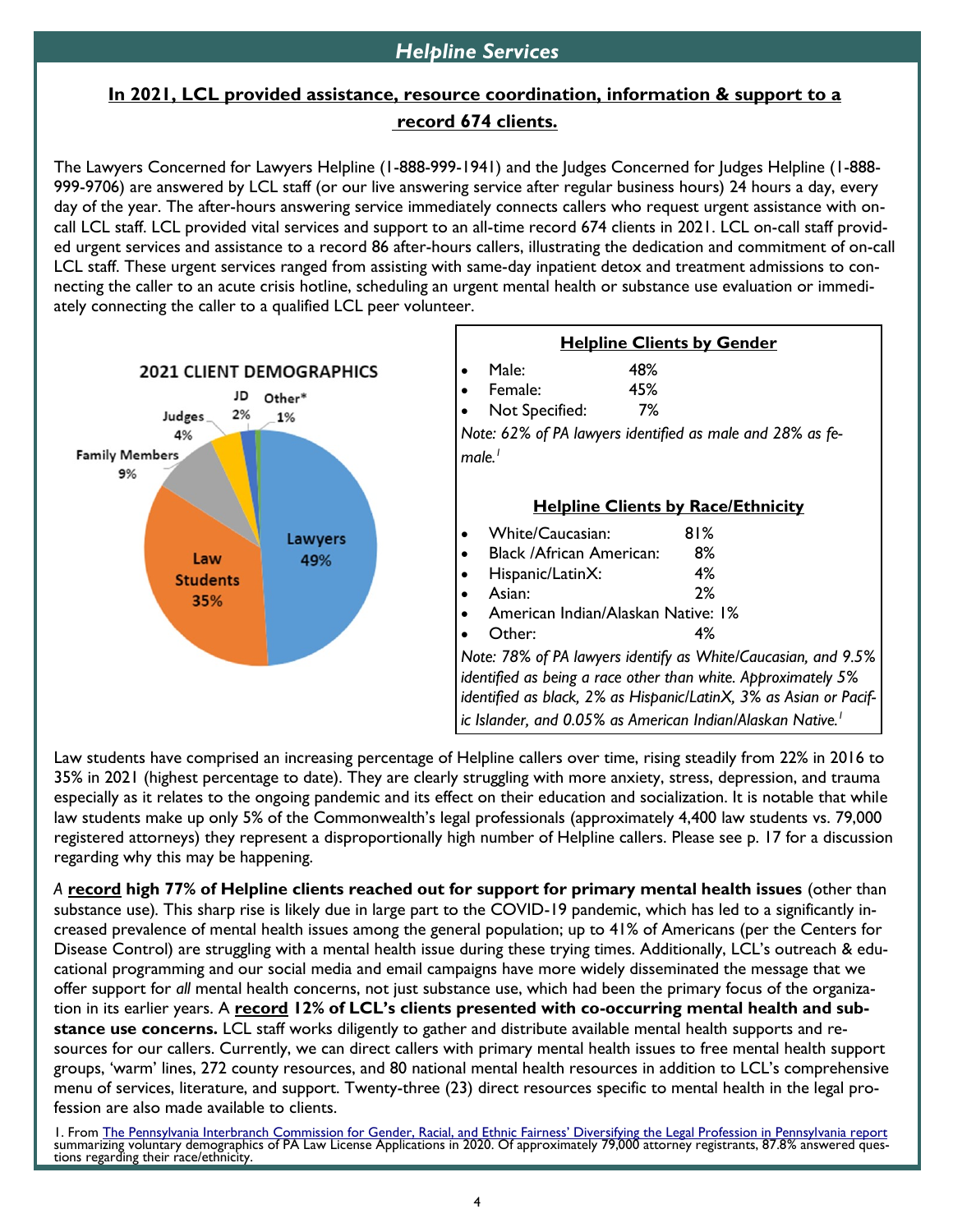# *Helpline Services*

Helpline callers relay to staff what they believe is their primary mental health and/or substance use concern upon intake (Chart 1). Clients are then encouraged to undergo a LCL-funded assessment by a qualified healthcare provider (HCP) within LCL's statewide network. The HCP determines an accurate primary diagnosis (Chart 2), which may or may not be concordant with the chief concern reported by the client to LCL staff during their initial call.



Stress, depression, anxiety, and problematic alcohol use remain the most common primary presenting problems for Helpline callers. Complaints of anxiety, a record high 15% in 2021, were 4 times more prevalent than in 2010, while complaints of depressive symptoms have remained relatively steady over time (17% in 2021). Clients increasingly reported problematic drug use beginning in 2014, peaking at 14% in 2016 and steadily diminishing to 5% of clients in 2021. More callers have reached out for support for grief and bereavement (3%), as well as post traumatic stress (2%) since the onset of the COVID-19 pandemic.

The prevalence of the primary concerns of LCL clients as well as the subsequent diagnoses of anxiety, depression, alcohol use disorder, and stress very nearly approximates the national prevalence of these disorders among U.S. attorneys.

#### National Prevalence Among Legal Professionals:

- Problematic Alcohol Use (Moderate to Severe Alcohol Use Disorder): 21% (compared to 19% of LCL clients)
- Depression (including bipolar): 28% (compared to 23% of LCL clients)
- Anxiety Disorder: 19% (compared to 24% of LCL clients)
- Stress: 23% (compared to 22% prevalence reported by LCL callers)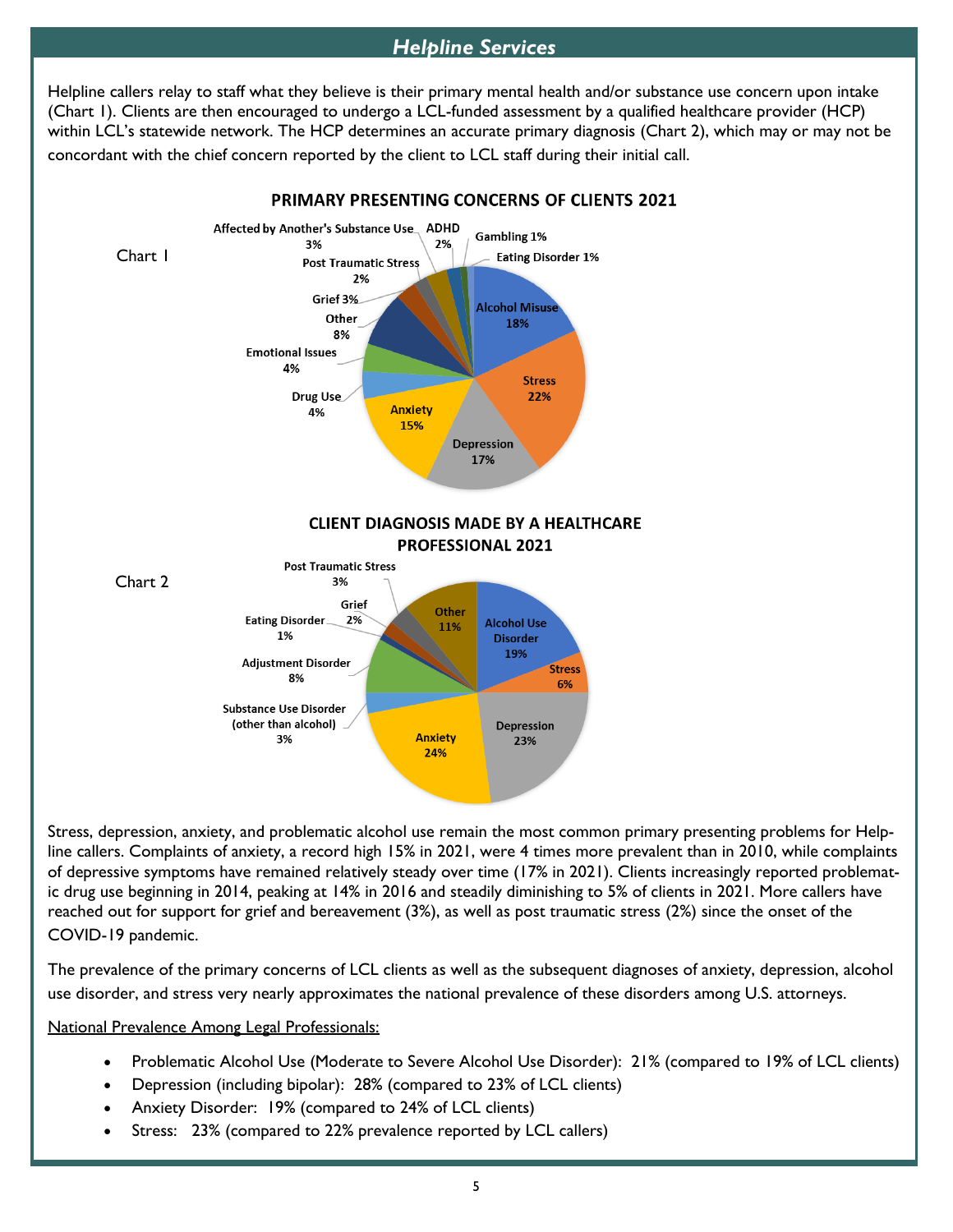#### *Helpline Services*

Problematic alcohol use and alcohol use disorder represented at least one third of LCL clients' concerns and diagnoses over the last several decades until it's prevalence began decreasing more precipitously with the onset of the pandemic in 2020. The diagnosis of alcohol use disorder decreased from 35% to 24% among LCL's client population in 2020 and further decreased to 19% of clients in 2021. This likely reflects the impact of the pandemic, which continues to negatively affect the mental health of our country. While alcohol use in the general population increased significantly over the course of the pandemic, the development of a full blown alcohol use disorder as well as the negative effects and consequences of problematic alcohol use tend to develop and worsen over a long period of time (months to years). We expect to see a spike in alcohol use concerns once the pandemic subsides and those who have increased their drinking as a coping mechanism to deal with the fear and uncertainty caused by the pandemic find themselves facing more and more negative consequences professionally and personally as they return to the workplace.

The prevalence of anxiety disorders began increasing among LCL clients in 2018. Since the onset of the COVID-19 pandemic its prevalence has tripled, making anxiety the most commonly diagnosed disorder among LCL clients in 2021 (24%), followed by depression (23%) and alcohol use disorder (19%). The spike in anxiety concerns and diagnoses is likely a direct reflection of the acute stress, fear, uncertainty, and trepidation elicited by the public health crisis.

In 2021, 8% of LCL clients received a diagnosis of 'adjustment disorder,' which is a short-term (less than 6 months duration of symptoms) stress-related disorder that develops in response to a stressful or unexpected event (e.g., the COVID-19 crisis). It may resolve with appropriate support or may persist and evolve into depression, anxiety, or other chronic mental health disorders. Many callers who report 'emotional issues' or 'stress' are subsequently diagnosed as having an adjustment or anxiety disorder. Staff encourages these clients to continue therapy and other appropriate treatment and accept ongoing staff support until the symptoms resolve.

Among those small percentage of clients (3% in 2021) who were diagnosed with a substance use disorder other than alcohol use disorder (i.e., prescription and illicit drugs), heroin and cocaine use disorders were the most common diagnoses over the last 13 years until 2018, when marijuana became the most commonly misused and most diagnosed non-alcohol related substance use disorder (cannabis use disorder). Interestingly, medical marijuana was first legalized in Pennsylvania in 2016 but was not widely available from dispensaries until February 2018. Up to 10% of chronic users of marijuana will go on to develop a cannabis use disorder ([https://www.samhsa.gov/marijuana\)](https://www.samhsa.gov/marijuana). It is important to note that substance use disorders exist on a continuum from mild to moderate to severe, with the diagnosis of a severe substance use disorder most closely correlating to the lay term 'addiction.' As legalization discussions continue and the medical use of marijuana continues to increase statewide, we may expect this trend to persist for the foreseeable future. It is important to clarify that CBD (cannabidiol) is a non-addictive component of marijuana that has been increasingly shown to have some legitimate mental health and other medicinal benefits. The THC (tetrahydrocannabinol) component of cannabis causes the psychoactive 'high' and its chronic use can lead to a cannabis use disorder. Unfortunately, because CBD products are not regulated by the FDA, many of them (as purchased legally over-the-counter) may contain trace to significant amounts of psychoactive THC due to contamination, errors in processing, etc., as it is very expensive to create a pure CBD product.

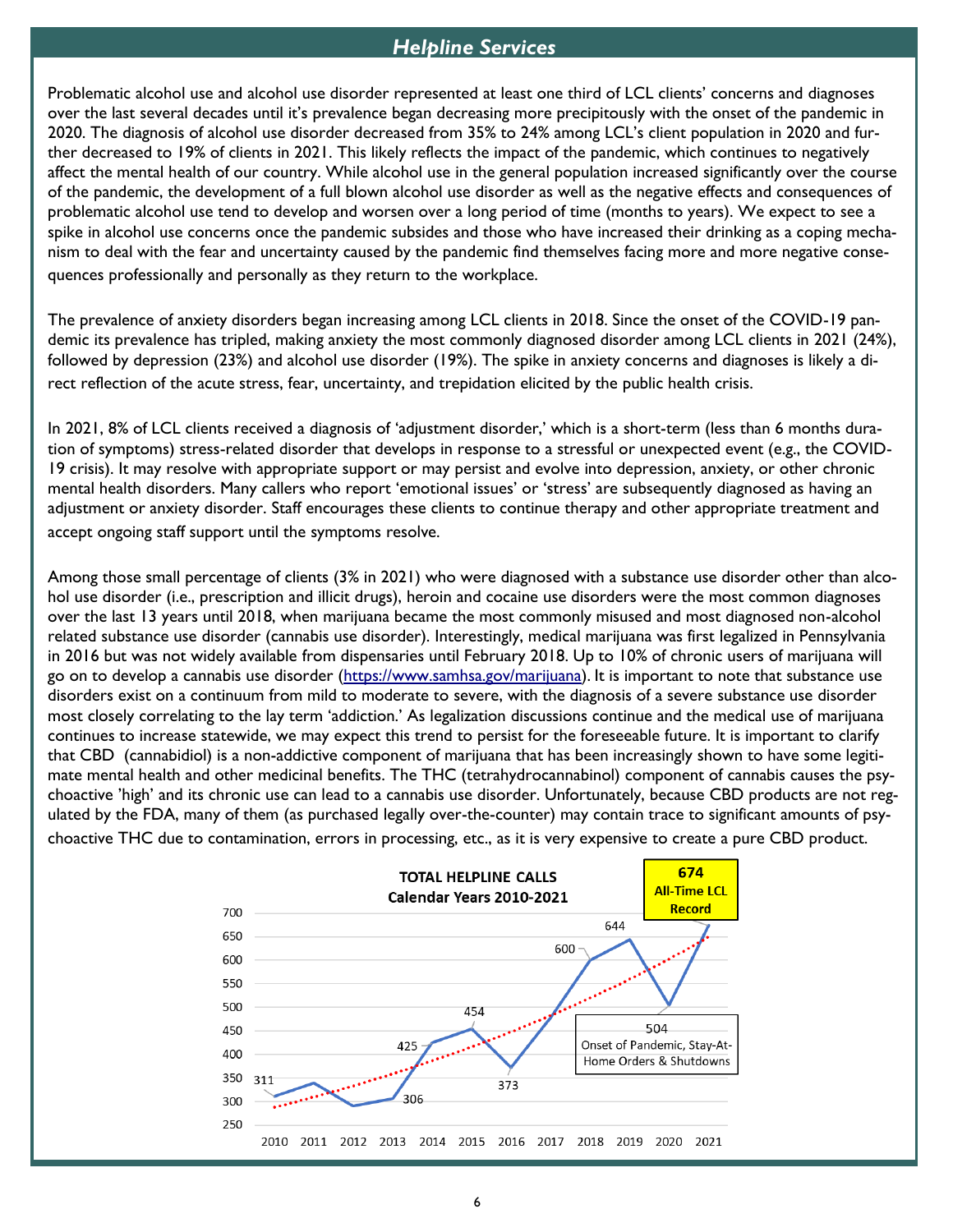# **In 2021, a record 215 clients to whom a mental health and/or substance use evaluation was recommended by LCL staff underwent an assessment or have one pending.**

This is often a vital first step toward healing and recovery.

After obtaining key information, LCL's Helpline Manager refers the Helpline client to an appropriate and qualified healthcare professional (HCP) for a consultation, if indicated. Clients incur no cost for the evaluation; LCL pays the fee. LCL maintains a statewide network of healthcare providers to whom these referrals are made for the purpose of providing a timely and accurate evaluation, diagnosis, treatment plan, and/or referral to treatment. We have 151 independent healthcare providers under contract offering services at 258 locations serving all 67 Pennsylvania counties. Many providers now offer telemedicine evaluations in response to the COVID-19 public health crisis. In-person assessments are currently being scheduled where available and at the discretion of the client.

LCL staff strongly recommended a substance use and/or mental health assessment to a record 381 clients in 2021. All Helpline callers are offered the entire menu of LCL services, but in many situations an evaluation may not be indicated for a variety of reasons. Some clients may only request literature or general information, while others may have already undergone a mental health or substance use assessment before calling LCL or may be calling out of concern for another individual's well-being (i.e. an intervention request). Of the 157 assessments completed by callers in 2021, a record 123 were funded by LCL. Thirty-four callers chose to use their own health insurance and provider network, thereby obviating the need for LCL to pay for the service. Fifty-eight (58) additional callers had an assessment pending as of December 31, 2021. A total of 215 callers received recommended assessments (or have assessments pending) either within or outside of LCL's network of providers.

| Mental health/substance use evaluations strongly recommended                     | 38 I                            |
|----------------------------------------------------------------------------------|---------------------------------|
| <b>Evaluations conducted or pending</b> (within or outside of LCL's HCP network) | 215(56%)<br>Another LCL record  |
| Evaluations conducted by a provider within LCL's network and funded by LCL       | 123 (78%)<br>Another LCL record |
| Client declined recommended assessment                                           | 166                             |

LCL's Resource Coordinators offer the full menu of LCL services and provide ongoing support for the client through their assessment, diagnosis, treatment, and early recovery. Staff and peer volunteers strive to help keep clients motivated to follow through with the evaluation and treatment (if indicated) as determined by a vetted and qualified healthcare professional. They also provide assistance to the client with overcoming emotional and other obstacles encountered while completing their evaluation and/or treatment and navigating early recovery. Evaluations are not only offered to the individual experiencing mental health or substance use concerns but also to colleagues or family members who contact LCL and report that their own mental health may be compromised as a result of another person's substance use and/or mental health issues.

If a client initially declines a recommended mental health and/or substance use assessment, staff will encourage the individual to consider this option again at a later date. Once clients begin to feel more comfortable with LCL staff over time, they are more likely to engage additional LCL services.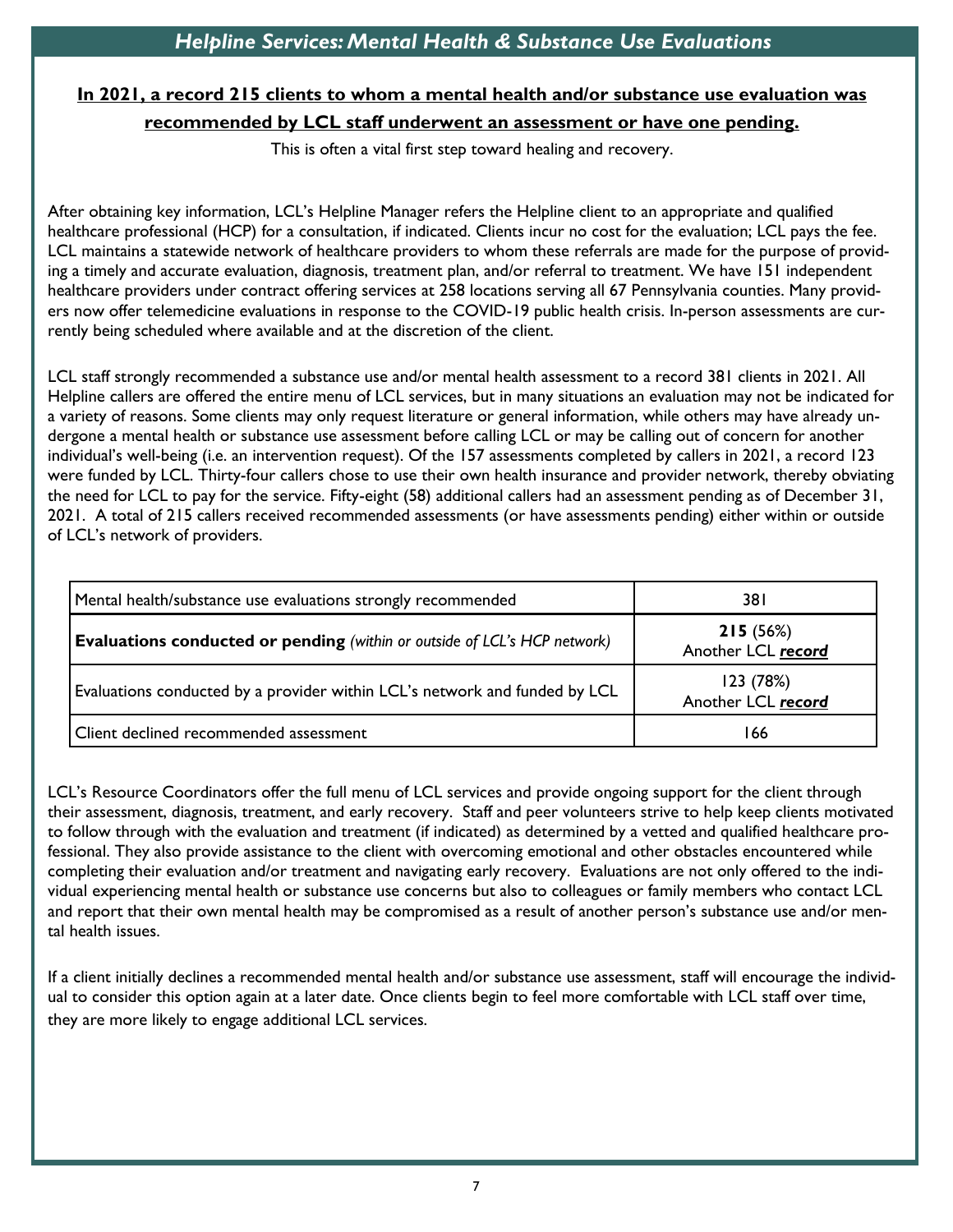# **Trained LCL and JCJ volunteers (from among a statewide network of 294 individuals) provided invaluable [peer support](https://www.lclpa.org/peer-support/) to 197 Helpline clients.**

Peer support is the keystone of LCL's services. Connecting with a peer who has faced and overcome many of the same challenges a client may be dealing with can be an invaluable component of successful recovery from mental health and/or substance use issues. Staff match the willing client to a trained volunteer with a similar background and life experience. This identification with the volunteer's lived experience engenders trust and is the foundation for successful peer support based recovery. The client may choose to engage the volunteer in whatever extent and capacity the individual chooses, whether by phone, email, text, in-person, or virtual platform. Peer volunteers comply with the organization's confidentiality policy and procedures; they respect clients' anonymity and confidentiality. A client is eligible to receive peer support (and all other LCL services) even if he or she does not wish to disclose his or her identity. Clients may choose to disengage from peer support (as is the case with all LCL services) at any time.

LCL is immensely grateful for its peer volunteers across the Commonwealth who selflessly support their colleagues by providing encouragement and support to LCL clients throughout the assessment, treatment, and recovery stages. Most volunteers are in recovery from mental health or substance use issues and/or have been directly affected by the mental health and/or substance use problems of friends or family members. Many are active in non-LCL recovery programs (e.g., 12-step, SMART Recovery, and mental health support groups, etc.). Some LCL volunteers facilitate monthly or biweekly recovery support meetings exclusive to law students, lawyers, and judges. Pre-pandemic, thirteen (13) such autonomous meetings were being held in-person across the state. Despite the ongoing COVID-19 public health crisis, all 13 are still being held routinely, albeit with 5 offered in-person, 8 offered solely via Zoom platform, and 2 offered both in-person and via Zoom.

| Clients to whom LCL Peer Support was Recommended                                                                    | 463 |  |  |
|---------------------------------------------------------------------------------------------------------------------|-----|--|--|
| Clients who Utilized/Engaged a LCL Volunteer (or are Pending Contact)   197 (another LCL record) (+ 90) = 287 (62%) |     |  |  |
| Clients who Declined LCL Volunteer Peer Support*                                                                    | 176 |  |  |

#### **LCL Peer Volunteer Demographics:**

| Lawyers                  | 232 | 79% |
|--------------------------|-----|-----|
| Judges                   | 31  | 11% |
| Law Students             | 22  | 7%  |
| D's                      | 4   | 1%  |
| <b>Family Members of</b> | 5   | 2%  |
| Lawyers or Judges        |     |     |

| Volunteers with Experience with Mental Health Recovery     | 6      |
|------------------------------------------------------------|--------|
| Volunteers with Experience with Substance Use Recovery     | $187*$ |
| Volunteers with Experience with Co-Occurring Mental Health | 54     |
| and Substance Use Recovery*                                |        |

*\*Many volunteers have experience with several different mental health and/or substance use-related issues. "Co-occurring" indicates volunteers who have had both a MH and SUD diagnosis simultaneously at some point.*

### **Volunteer Training**

New peer volunteers are provided a comprehensive resource booklet and guidelines that describe our organization, its mission, and their roles and responsibilities regarding interactions with LCL clients. These resources also provide helpful tips regarding approaching and optimally supporting callers, etc. A mentoring initiative, launched in 2020, pairs new volunteers with experienced ones who can connect and provide guidance as they navigate supporting their first Helpline clients. Fifty current volunteers including lawyers, judges and law students have agreed to be mentors.

LCL also hosts an annual CLE-eligible volunteer appreciation and training conference that gathers an array of qualified speakers who present on the topics of mental health and substance use, providing important education for volunteers regarding current treatment options, trends, and direction on how to best support their colleagues. This year's conference was a one day virtual event (due to COVID-19) with 6 expert speakers on topics including grief, navigating relationships in early recovery, multiple pathways to recovery, harm reduction, mindfulness, and cannabis use trends.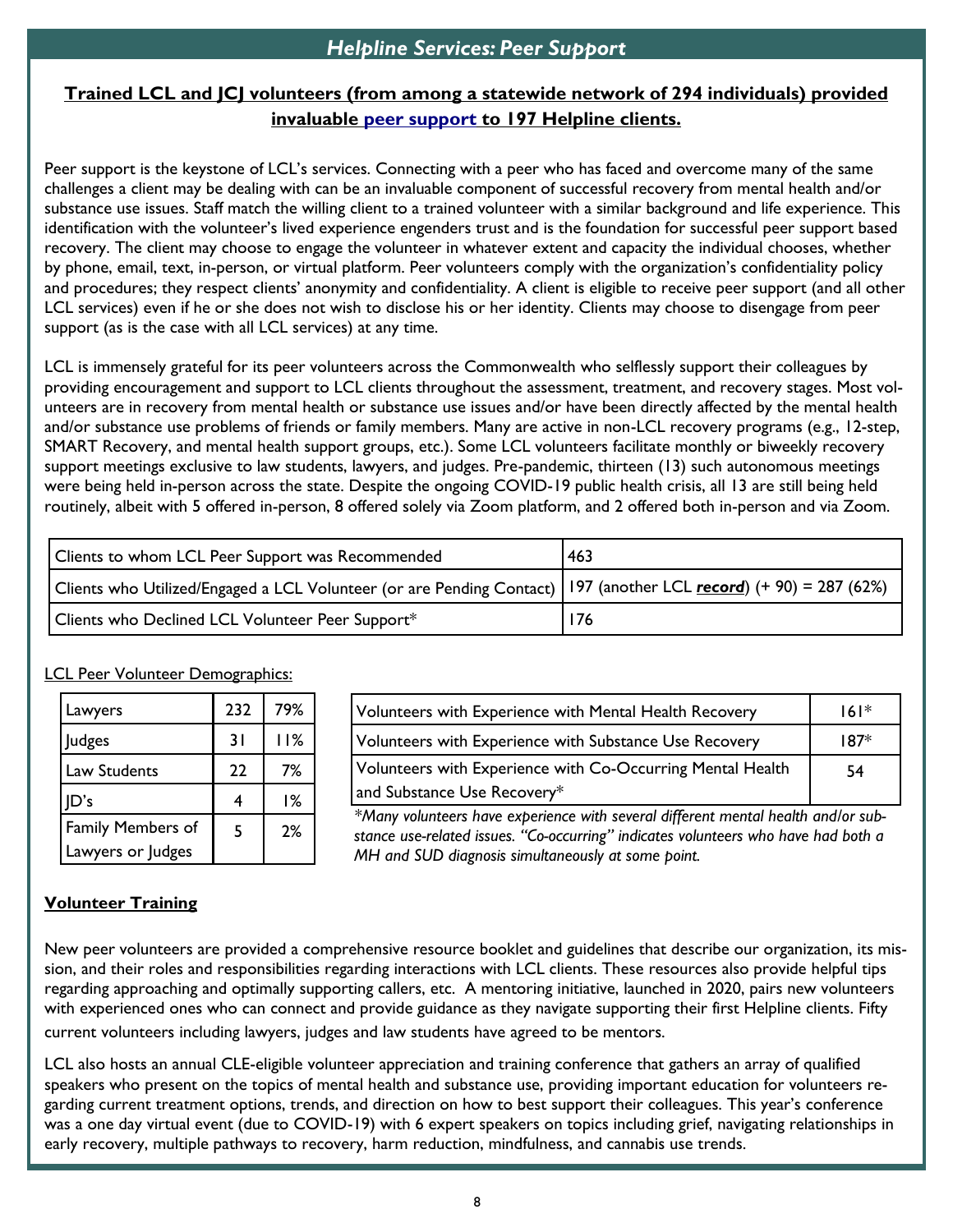## *Intervention Services*

# **LCL received 153 requests for intervention assistance in 2021. Ultimately, 111 individuals received potentially life-saving services because someone cared enough to call LCL on their behalf.**

LCL staff, utilizing our board-approved Motivational Intervention Protocol, have successfully guided concerned parties through nearly 1,600 approaches of lawyers, judges, their family members and/or law students in distress over the last decade. Staff received 153 requests from concerned parties and guided 137 approaches, also referred to as interventions, in 2021. All approaches were carried out without the need for an independent professional interventionist, thus minimizing expenses by maximizing the use of our experienced in-house staff. LCL does provide a referral to an independent professional interventionist (from among several vetted options) when indicated or requested.

As a result of superior staff guidance, an impressive 80% of those approached (111 individuals) accepted one or more vital LCL services. Fifteen individuals engaged LCL staff for support, 26 underwent a mental health and/or substance use evaluation, 30 engaged directly in recommended treatment, and 40 agreed to receive relevant educational literature.

Only 8 of 137 approached parties denied outright that they had a mental health or substance use concern, declining all LCL services. Eighteen additional approached individuals expressed ambivalence about accepting assistance. While some thirdparty concerns may ultimately be determined to be unfounded, it is important to point out that denial and ambivalence are commonly encountered due to the very nature of substance use and mental health disorders. Physiologic changes in the brain often make it difficult, especially when first approached, for many individuals to identify and acknowledge that they may be struggling with these issues. Over time, additional approaches may prove successful in overcoming this obstacle. LCL staff guide concerned parties though additional approaches when indicated (i.e., an 'ongoing intervention'). As of December 31, 2021, nine interventions were ongoing. *We do not give up.*

Historically, approximately one third or more of all requests for LCL services have come from a concerned third party (an intervention request). The onset of the COVID-19 pandemic in 2020 ushered in an era of social distancing and work-fromhome mandates. Subsequently, the percentage of Helpline calls from a concerned third party fell from 35% in 2019 to 20% in 2020, rebounding a bit back up to 22% in 2021. We suspect the precipitous drop in intervention requests in 2020 occurred because people had far fewer face-to-face, in-person social and work interactions with each other, making it more difficult for colleagues to observe changes in appearance, demeanor, and behavior that normally would have caused concern about a possible mental health or substance use issue. We anticipate that requests for intervention assistance will bounce back to pre-pandemic levels once the majority of legal professionals and law students return in-person to the office, the court-

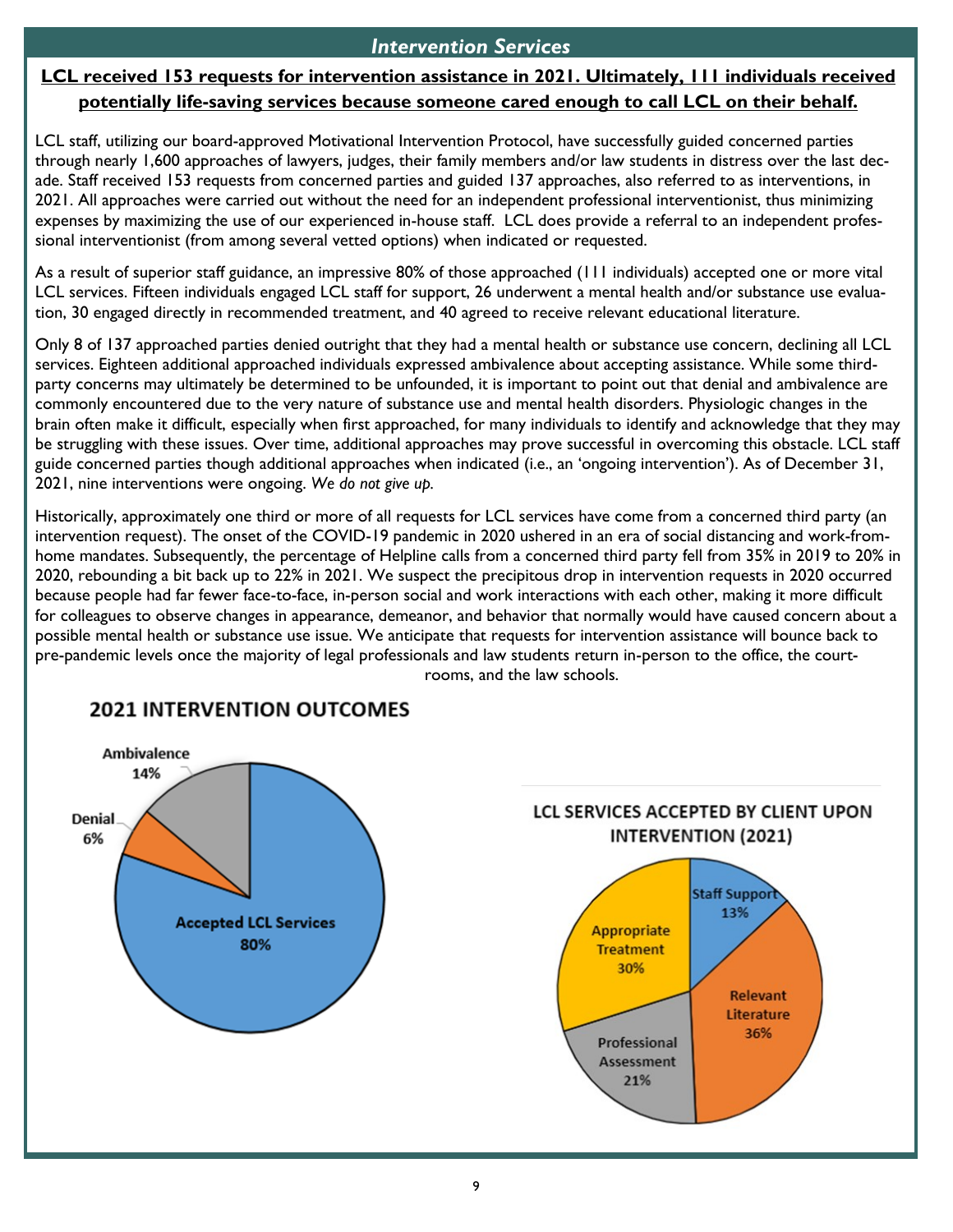## **LCL-PA is a national leader in the field of substance use & mental health education. Notably, presentations developed and delivered by staff were among the Top 11 Most Viewed CLE's on the entire Lawline platform in 2021.**

LCL's educational programs are designed to break through the following major barriers that often prevent lawyers, judges, and law students from seeking or accepting help:

#### *STIGMA*

Mental health and substance use disorders are among the most stigmatized illnesses in our society. LCL's utilizes comprehensive outreach and educational programming to help break down this barrier. The increasing volume of LCL clients reflects the notable success of such endeavors. LCL staff and volunteers provide scientifically sound presentations (many new presentations are developed in-house annually) combined with compelling personal stories of mental health and substance use challenges that they have overcome to achieve recovery and restoration to wellness. This leads audiences to a better understanding of these issues, thus reducing stigma surrounding such topics and regarding help-seeking behaviors.

#### *FEAR*

Legal professionals commonly fear that public disclosure may harm his or her reputation and career and embarrass the firm, bench, bar, and family. LCL staff and volunteers often relay their personal experience with mental health and substance use issues, illustrating to the audience that recovery is not only possible, but also compatible with a successful legal career. LCL services are *100% confidential*. This fact is stressed at every LCL presentation and networking event, thereby mitigating the fear of disclosure. Confidentiality is an integral part of LCL's mission and success. LCL does not report *any* identifying information to the Supreme Court or any of its agencies; nor does LCL report identifying information to any other entity without the express consent of the caller. Staff and volunteers are required to comply with LCL's comprehensive confidentiality policy.

#### *DENIAL*

Predictable and identifiable changes in brain structure and chemistry often prevent an individual from recognizing that they may be struggling with a mental health and/or substance use disorder. An individual may rationalize or justify behaviors and minimize the severity of their circumstances. LCL's educational programming aspires to make the science and psychology that underlies this phenomenon understandable and relatable, encouraging audiences to view symptoms and behaviors as a consequence of illness rather than a moral failure. By virtue of the insidious nature of these disorders and the changes in brain function that occur, many who struggle with these issues come to believe the falsehood that they are unworthy of help, cannot be helped, and/or that no one who offers to help can be trusted.

#### *ENABLING*

Enabling occurs when family members and colleagues, often out of love and concern, knowingly or unknowingly protect an impaired individual from the natural consequences of their illness-based behaviors. When we refrain from expressing concern for someone (or 'minding your own business') or repeatedly cover for a colleague's missed work or deadlines, these illnesses continue to progress, causing ever greater harm to health, careers, and relationships.

LCL's extensive CLE-eligible programming (offered to firms, courts, legal conferences, bar associations, and all other legal organizations) minimizes the barriers above by teaching audiences about the scientific, biologically-based, and often progressive nature of these disorders, how to recognize them in one's self, colleagues, and/or family members, the excellent prognosis for recovery with appropriate interventions, treatment options, and how to best approach and support someone you care about who may be dealing with these issues.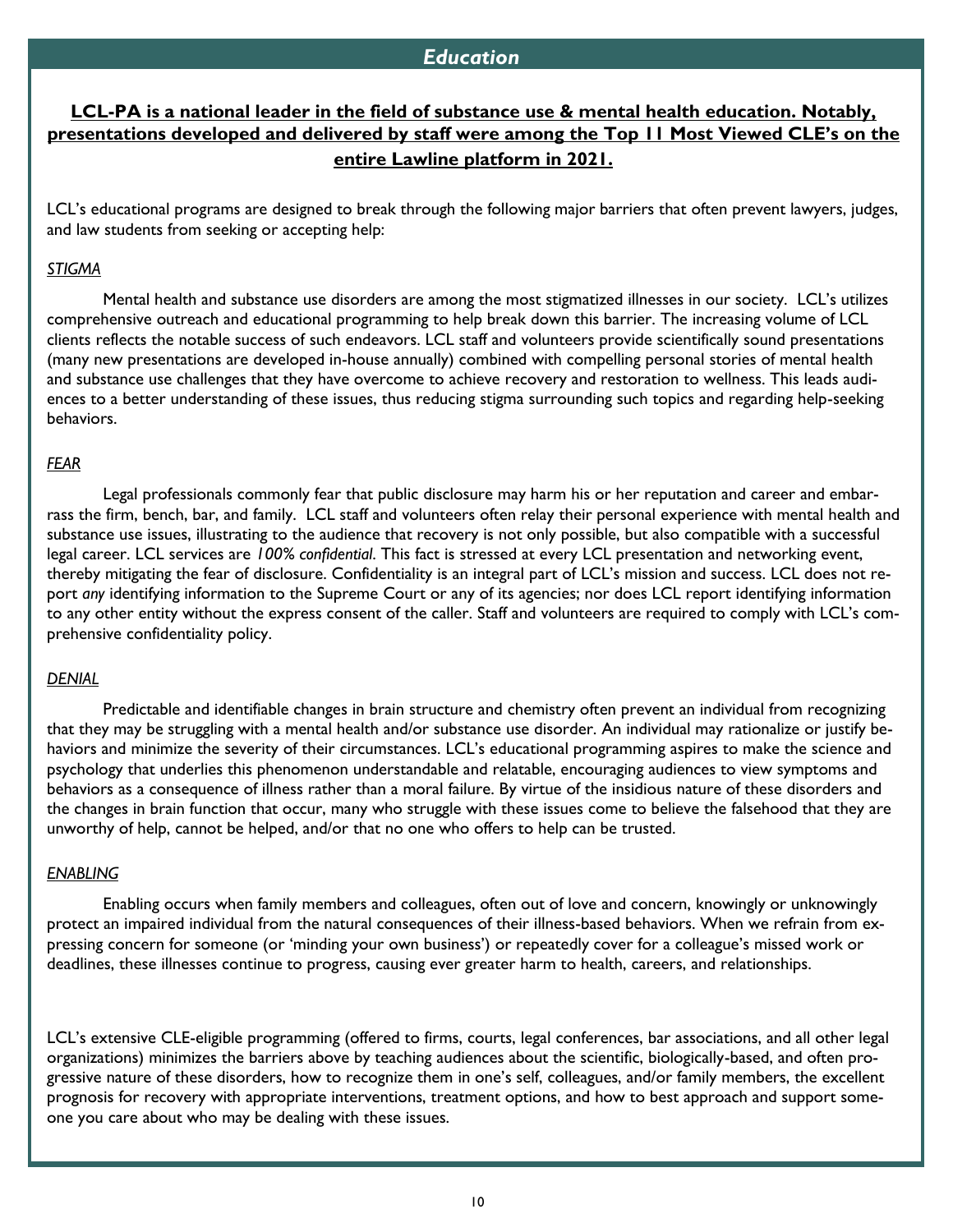#### **278 LCL educational programs reached a record audience of 68,481 judges, lawyers & law students in 2021.**



Thirty three years of experience has illustrated that a direct correlation has historically existed between the number and reach of LCL's educational programs and the volume of calls for assistance received by the LCL & JCJ Helplines. The greater the audience, the greater the impact and the more careers, relationships, and lives that are saved as a result. The COVID-19 pandemic continues to force the cancellation of many educational programs or a transition to a virtual platform in lieu of in-person events. Despite the challenges presented by the public health crisis, LCL increased its outreach to firms, bars, and other legal entities to offer free, virtual and in-person (when appropriate) CLE programming ultimately delivering 278 educational programs (about 50% presented virtually and 50% presented live, in-person). As CLE learning shifted to and continued utilizing online and virtual programming, more attendees could participate than would normally do so if their in-person presence was required. As a result, LCL programs were able to reach a *record* Commonwealth audience of 18,392 (a 20% increase over last year's record) and a *record* national audience of 68,481 lawyers, judges, and law students (a remarkable 33% increase over last year's record).

LCL further expanded its education and outreach by embarking on its first year-long social media and targeted email campaign. Posts on Facebook, LinkedIn and Instagram reached over 190,000 viewers, leading to more than 32,000 audience engagements and more than 3,600 embedded link clicks to LCL and JCJ websites and resources. The increased website traffic has allowed LCL's services and resources to reach its largest audience ever and has significantly increased the number of requests for assistance received directly from the website contact form. Social media posts and emails (weekly and biweekly, respectively) have included information to reduce stigma, increase awareness of mental health, substance use and LCL services, provide free, invaluable resources, and augment coping and wellness skills, etc. They have also included poignant testimonials from prior LCL clients, LCL staff, and other legal professionals as to the quality, efficacy, confidentiality, and potentially life and career-saving array of LCL services provided by its knowledgeable, compassionate, and experienced staff.

Despite the constraints imposed by the ongoing pandemic, LCL staff delivered 278 educational presentations, 139 of which were virtual (primarily due to the pandemic), on the topics of ethics and professional responsibility, substance use, mental health issues, wellness, etc. through a combination of live talks, web/podcasts, video and audio replays, live virtual (via Zoom, WebEx, Teams, etc.) and on-demand virtual and online programs.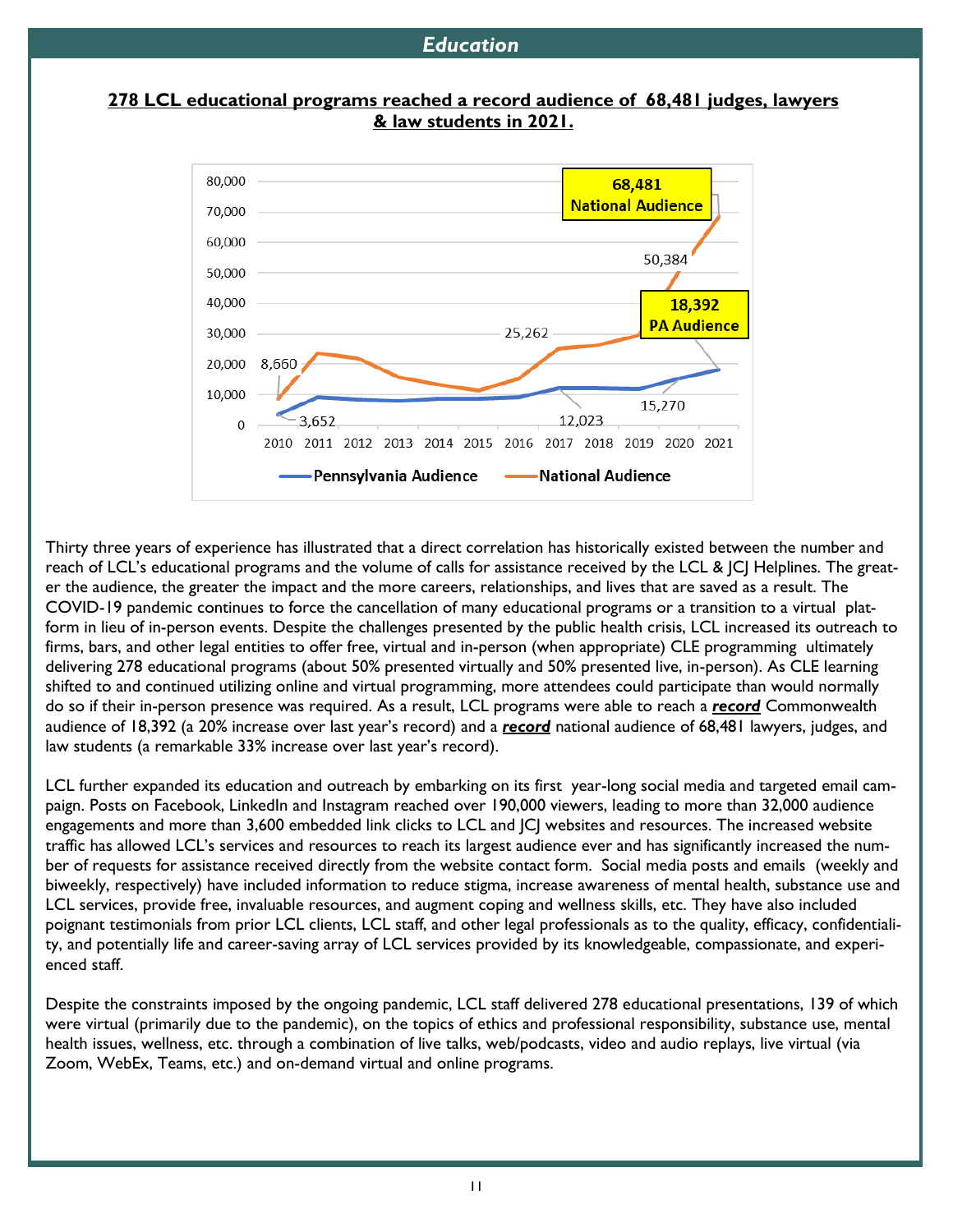- 109 LCL continuing legal education programs reached over 6,600 Commonwealth lawyers.
- **A record 18,392 Pennsylvania attorneys, judges, and law students were reached by LCL programs** (a 20% increase over 2020), An additional record 50,089 lawyers, judges, and law students were reached nationwide for a total **record 68,481 reached across the country** (33% more than 2019).
- 48 law school programs reached 2,721 law students.
- 20 judicial programs reached 1,050 Commonwealth judges.
- 59 Bar Association CLE's reached 2,162 PA lawyers.
- 12 Law Firm CLE's reached 1,007 lawyers.

#### **LCL in Print and Video**

LCL staff provide interviews, film videos and write relevant articles for many organizations and publications. In 2021, LCL was featured in or staff contributed content to the following publications:

- Bloomberg Law News (February 1, 2021): "[Overdue Calls for Help Red Flag for Lawyer Well-being Advocates](https://news.bloomberglaw.com/us-law-week/overdue-calls-for-help-red-flag-for-lawyer-well-being-advocates)"
- Pennsylvania Lawyer Magazine (May/June 2021): "[The Tip of the Iceberg: Effects of the Pandemic on Mental Health](https://bt.e-ditionsbyfry.com/publication/?m=36933&i=704532&p=32&ver=html5)  and LCL-[PA's Efforts to Help"](https://bt.e-ditionsbyfry.com/publication/?m=36933&i=704532&p=32&ver=html5)
- LCL's Executive Director contributed to a film created by the Texas Lawyers' Assistance Program titled "[Just Ask:](https://www.youtube.com/watch?v=Q0O3198ip0I)  [How We Must Stop Minding Our Own Business in the Legal World](https://www.youtube.com/watch?v=Q0O3198ip0I)" which provides educational information and compelling personal stories of the mental health and substance use struggles of attorneys. The film features survivors of suicide and their family members.
- Journal of the Allegheny County Bar Association (Vol. 23, No.14, July 2, 2021): "[Lawyers Concerned for Lawyers Re](https://cv.acba.org/Portals/0/pdf/TLJ/LJ-14-070221.pdf)[mains Ready to Assist Legal and Judicial Professionals and their Family Members](https://cv.acba.org/Portals/0/pdf/TLJ/LJ-14-070221.pdf)"
- PBA Solo and Small Firm Section News (Vol. 37, No. 2, Summer 2021): "Hello, I'm Exhausted" by Megan E. Will
- LCL ads are also routinely featured in Pennsylvania Lawyer Magazine, PBA newsletters, The Disciplinary Board monthly newsletters, and other publications.

#### **Staff Continuing Education**

In order to optimally serve our callers, LCL staff must continuously expand their knowledge of substance use and mental health disorders and their treatment. As a result of the COVID-19 public health crisis, a large number of free, virtual continuing education trainings were developed and delivered nationwide via virtual platforms. Without the limitations imposed by travel and in-person attendance, staff were able to attend over 100 continuing education programs in 2021.

LCL staff engaged in trainings and educational events on the following topics:

- 
- Mental Health, Substance Use and Recovery Suicide Prevention & Awareness
- Psychostimulant Use ADA Training
- 
- Co-occurring Disorders Gambling
- Impact of Race and Racism on Mental Health Ketamine Therapy
- LGBTQ Mental Health Grief
- Diversity, Equity and Inclusion Personality Types
- 
- 
- Eating Disorders Intervention strategies
	-
	-
- Stress Stress Attorney Well-Being
	-
	-
	-
	-
- Treatment of Trauma  **Neurobiology of Addiction** 
	- Pain Management & Opioids Role of Cannabis Use on Suicidal Ideation Among Pa-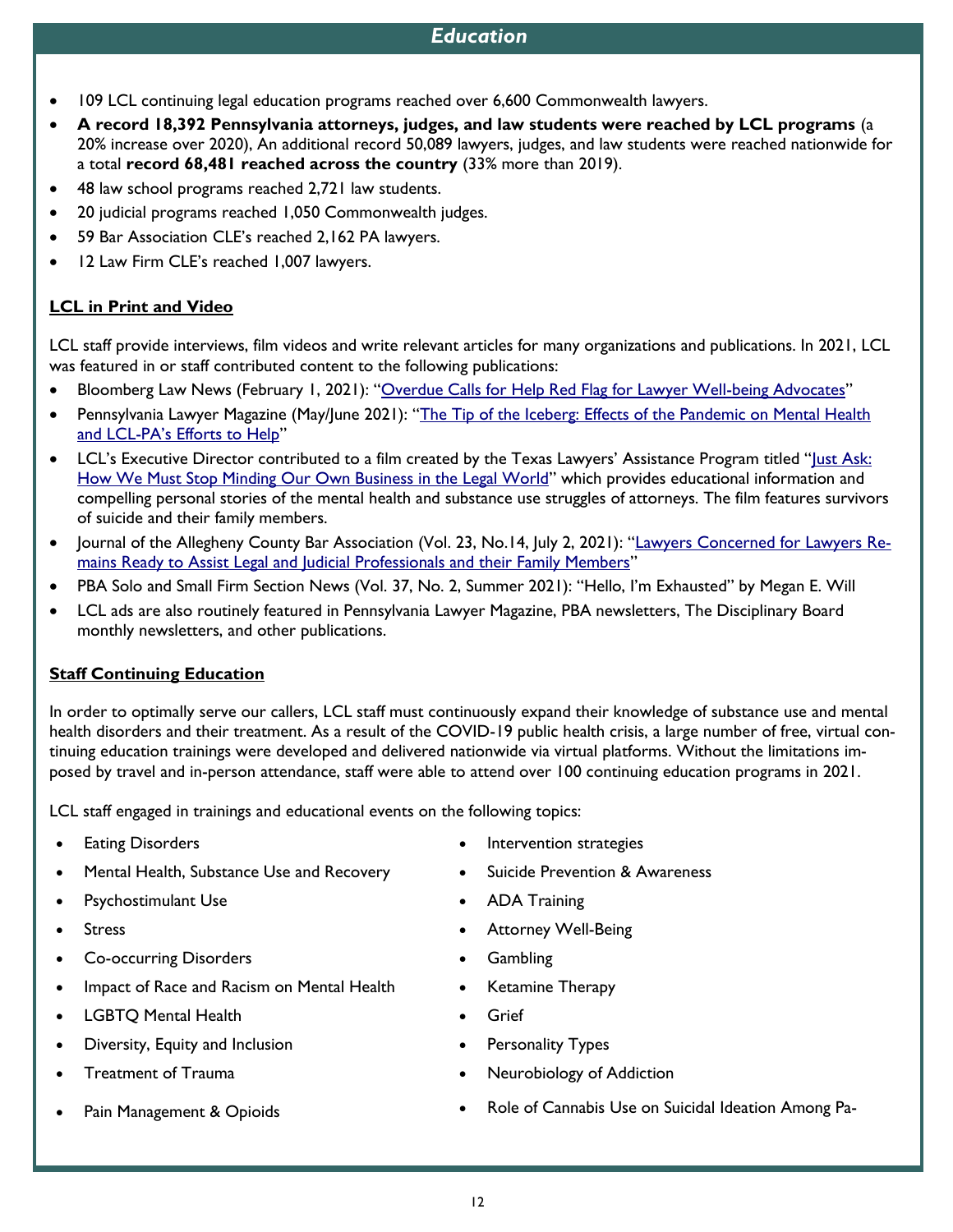# **New & Updated Educational Programs Developed and Delivered by LCL Staff in 2021:**

- Gambling The Silent Addiction
- Staying Safe and Sound- Maintaining a Work/Life Balance in Uncertain Times
- The Depressed Lawyer An Occupational Hazard
- Be It Resolved...Striving for a (Realistic) Work/Life Balance in 2021
- Coronavirus Lawyer's Guide to Coping with Stress, Fear and Anxiety in Uncertain Times
- The Science of Well Being
- Intervention Strategies for Helping Legal Professionals
- No One Gets Out Unscathed Trauma, Stress and Burnout in the Legal Profession
- Attorney Substance Use
- The Burned Out Lawyer
- The Burned Out Judge
- Shackled to the Screen: Overdependence on Technology in the Legal Profession
- Your Time to Thrive: A Journey To Wellness In The Legal Profession
- What You Need to Know About Substance Use and Addiction in the Legal Profession
- Lions & Lifeguards: The Neuropsychopathology of Addiction- Why We Do the Things We Do In Addiction and Early **Recovery**

## **Educational Presentation Topics Offered by LCL** (*including but not limited to):*

- 
- 
- Depression & Anxiety  **Eating Disorders**
- Awareness and Management of the Pandemic's Effects on Lawyer Mental Health
- 
- 
- 
- 
- Work Life Balance Lawyer, Law Student, and Judicial Wellness
- Substance Use Disorders Suicide Prevention & Intervention
	-
	- Trauma-Informed Care for Mental Health & Substance Use **Disorders**
- Mindfulness Intervention Strategies: Helping Someone in Distress
- Attorney Licensure & Impairment Comparent Stress, Burnout and Stress Management Techniques
- Compassion Fatigue LCL/JCJ Services
- Gambling  **Cambling Cambling 1999 Gambling** *•* **Trauma and Traumatic Stress in the Practice of Law**

*Please contact us at 1-800-335-2572 or via email [\(admin@lclpa.org\)](mailto:admin@lclpa.org) to request a free, CLE-eligible educational presentation tailored to suit the needs of your members, employees, court, etc.*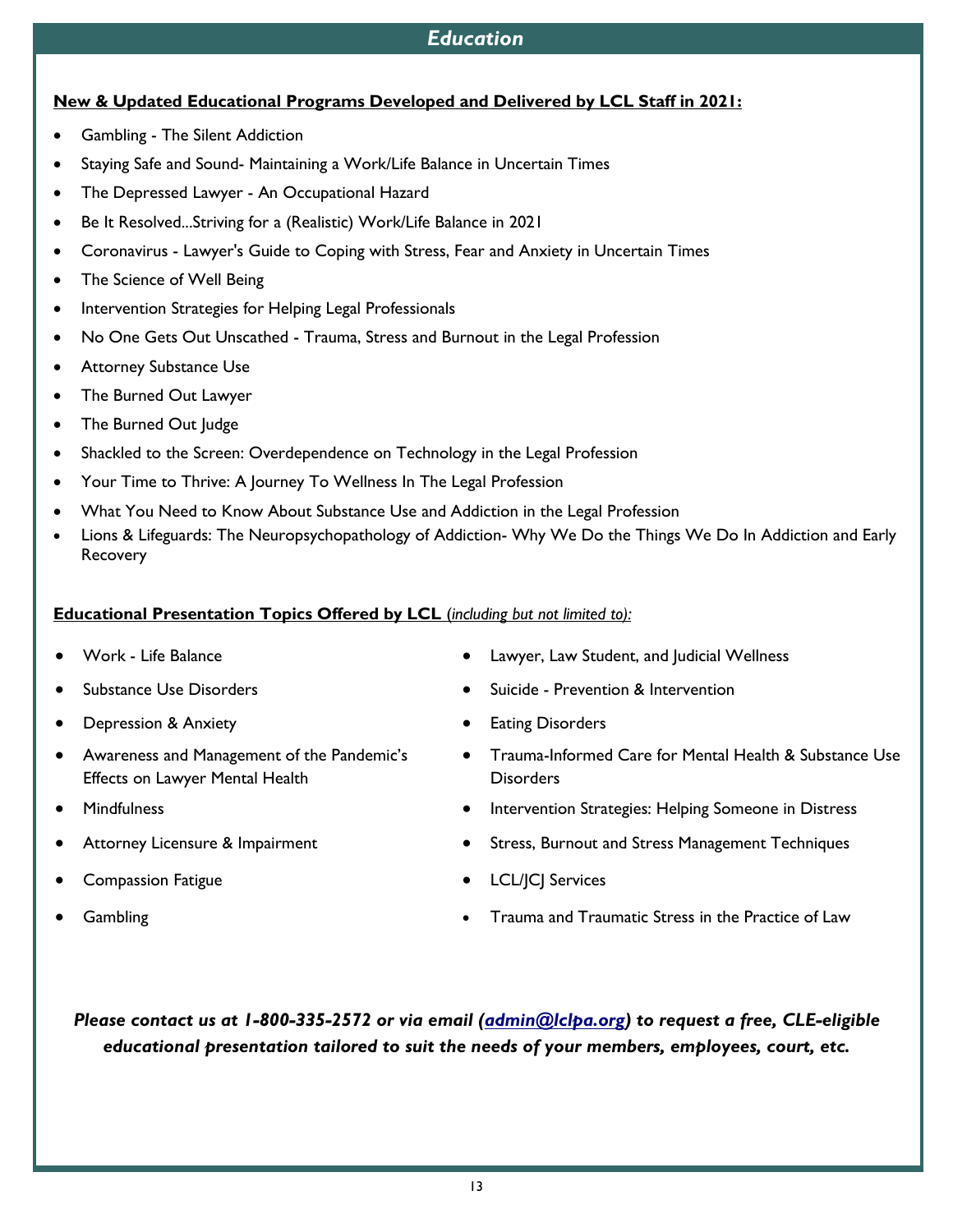The LCL/JCJ educational presentations and/or information about our services were delivered to the following organizations,/entities among others:

- Pennsylvania Bar Association Pennsylvania Bar Institute
- 
- American Heart Association **Example 2018** Duane Morris
- Asian Pacific American Bar Association of Pennsylvania Conference of State Trial Judges
- Reed Smith (all U.S. Offices) Thomas, Thomas & Hafer
- PBA Solo and Small Firm Section  **Mukk, Freeman & Cerra** Mukk, Freeman & Cerra
- 
- National Employment Lawyers' Conference • PA School Board Solicitors Association
- 
- Pittsburgh Intellectual Property Law Association PBA Avoiding Legal Malpractice Seminar
- American Board of Trial Attorneys  **FedEx Ground House Counsel**
- Montgomery County Family Law Committee Vealth Counsel
- Allegheny County Bar Association's Women in Law Division Public Defenders Association of PA
- 
- 
- ABA Commission on Lawyer Assistance Programs Annual ABA Commission on Lawyer Assistance Frograms Annual • Hispanic Bar Association of Pennsylvania
- 
- Centre County Young Lawyers Division Centre County Pounds Cervices
- Lancaster County Paralegal Association Villanova Law Alumni
- Lehigh County Barristers' Inn of Court PA Children and Youth Advocates
- 
- Office of the Attorney General, NY State  **Tucker Arensberg**
- PBA Large Law Firm Leadership Meeting  **PBA Quality of Life Committee**
- ACBA Military & Veteran Affairs Committee PBA Young Lawyers Division Committee
- ACBA Committee on Law & Disability Marshall Dennehey
- PBA Minority Bar Committee *Virginia Creditors Bar Association*
- Montgomery County Legal Expo JSDC Law Offices
- 49 Law School Programs including Orientations, Professional Responsibility Classes , Student Hours & Panel Discussions
- 
- 59 County Bar Associations & 12 law firms PBA Annual Conference of County Bar Leaders
	-
	-
	-
	-
- Association of Corporate Counsel Lancaster Criminal Law Symposium
	-
- Philadelphia Public Defenders U.S. District Court, Western PA District
	-
	-
	-
	-
- Jenkins Law Library *Regeneron Corporation* Regeneron Corporation
- PBA Family Law Section **Philadelphia LGBTQ+ Bar Association** Philadelphia LGBTQ+ Bar Association
	-
- 4 Bench Bar Conferences Allegheny County PD's Office
	-
	-
	-
- National Business Institute PA Association of Treatment Court Professionals
	-
	-
	-
	-
	-
	-
	- Philadelphia Bar Association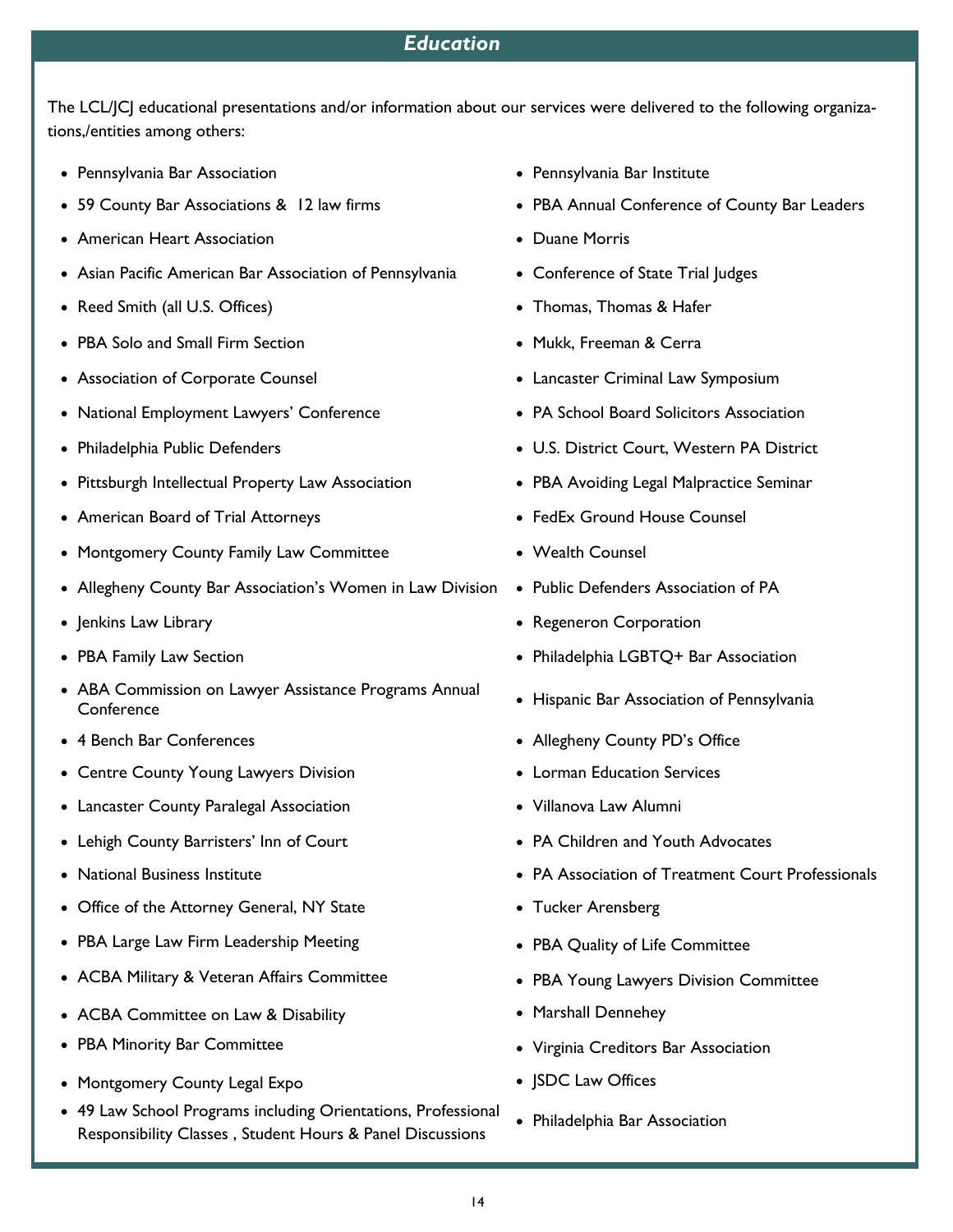# *Education & Outreach*

#### **LCL staff networked and/or presented at many other events (in-person and virtual) in 2021 that were attended by 2,530 lawyers, judges, law students, as well as court agency, Commonwealth, bar association, and court staff.**

Staff embrace every opportunity to increase familiarity with LCL and its services and to expand the organization's footprint via networking and outreach efforts.

- Keynote at Snyder/Union County Treatment Court Graduation (80 attendees)
- Presented to PA Association of Treatment Court Professionals Conference (160 attendees)
- PA Advisory Council on Drug and Alcohol Abuse (Department of Drug and Alcohol Programs) meetings
- Cumberland Perry Drug and Alcohol Commission Advi- sory Board member meetings
- Lawyers Fund for Client Security Dinner
- Presented to Problem-Solving Courts class taught by a Court of Common Please Judge at Dickinson College
- PA Department of Health Safe Prescribing Practices Task Force member meetings
- PA Department of Health Patient Advocacy Workgroup Meetings
- Duquesne Law School Organizations Fair
- Leadership Pittsburgh Justice Session
- Staff networks periodically with clinicians and treatment providers via virtual platforms and in-person meetings.
- A staff member led recovery support group meetings at the Caron Foundation Treatment Center.
- Association of Corporate Counsel of NJ
- A staff member filmed a brief video of their recovery [story for Bucks County Drug and Alcohol Commission](https://www.dropbox.com/s/5aockdm61aryszk/IMG_9813.MOV?dl=0) Social Media posts and outreach.
- Retirement Celebration for Pennsylvania Supreme Court Emeritus Justice Thomas G. Saylor
- Participated in a community session for Temple Law School about recent hate crimes against the Asian Pacific community
- PBA Lawyers Assistance Committee meetings

### **LCL Literature for Clients:**

- Philadelphia Bar Board of Governors meeting
- Philadelphia Bar Criminal Justice Section meeting
- RASE Project National Recovery Month speaker with Hunter Biden
- PA Department of Drug and Alcohol's Recovery Rising Initiative meetings
- PBA's 55th Annual Conference of County Bar Leaders
- A staff member was appointed to the PA Department of Health's Patient Advocacy Program Committee within the Office of Drug Surveillance and Misuse Prevention
- Drug Free Workplace PA launched an education and outreach initiative that features an LCL staff member who filmed seven video vignettes including the following; "[The Lie That Addiction Tells Us](https://www.youtube.com/watch?v=SHxu6l_iVtg)", "[What Is Addic](https://www.youtube.com/watch?v=gLs7r8BBG9s)[tion](https://www.youtube.com/watch?v=gLs7r8BBG9s)", "[It Only Takes One Time](https://www.youtube.com/watch?v=DtWa_wybGdM)", "Work Is the Last [Place to Suffer](https://www.youtube.com/watch?v=w0iGUOjuOo0)", "[Addiction is a Family Disease](https://www.youtube.com/watch?v=tKhmbNUcmzo)", "It's [Not Anyone's Fault",](https://www.youtube.com/watch?v=IPGlukyqdO8) and a "[Lawyer to Lawyer PSA](https://www.youtube.com/watch?v=3woMMaSbI6w)", all of which can be viewed on YouTube.
- A staff member presented their recovery story as part of the Bucks County Health Care Professionals Opposing Stigma initiative.
- Massachusetts Bar Associations' Diversity Committee
- PBA virtual luncheon
- Dinner with Philadelphia Chief Public Defenders
- Presentation to Lower Bucks County Hospital staff
- Presented to PBA Diversity Webinar: Attorneys of Color and Mental Health
- PA Association of Bar Executives meeting
- LCL maintains an extensive print and digital library that contains relevant books (hard copy and e-books+) articles, pamphlets and booklets containing information about a myriad of mental health, substance use and wellness topics. Staff offers all Helpline clients relevant literature at no charge and distributes brochures statewide describing LCL services.
- $\sqrt{\phantom{a}}$  In 2021, staff distributed 3,569 pieces of free educational literature to Helpline clients and other PA attorneys, Court agencies, bar associations, judges, and law students, including **819 unique titles** and 2,438 brochures.
- $\sqrt{-}$  Staff continued to update and distribute a comprehensive COVID-19 Resource Guide each month that contains a plethora of free resources on topics related to navigating professional, mental health, wellness, and substance use challenges during the ongoing pandemic. More than 192 LCL clients, 5,500 email recipients, all Court agencies, countless social media users, the PBA and ABA, among many others received and benefitted from the guide in 2021.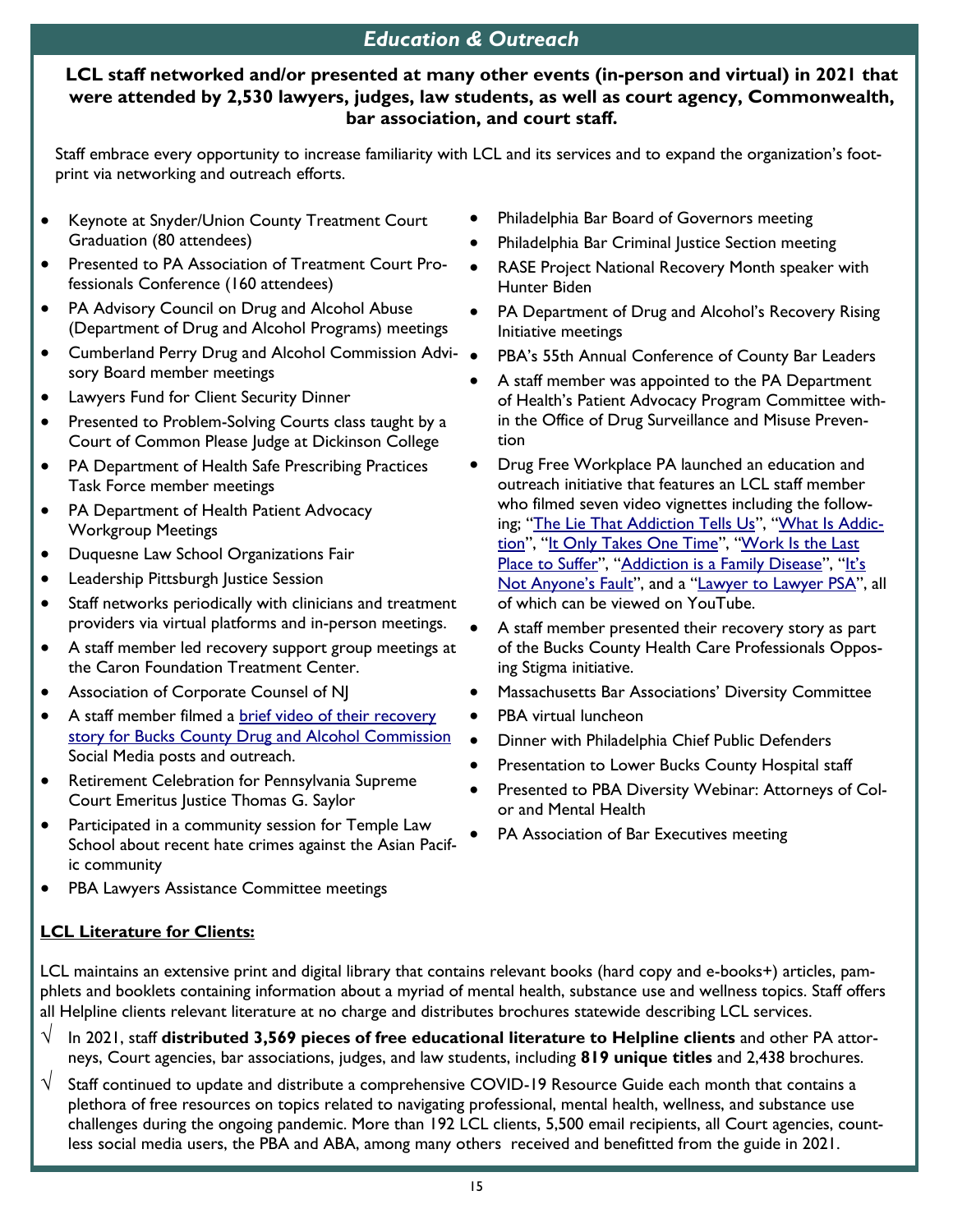# **49 LCL educational & outreach programs reached 2,721 law students across 10 law schools, while a record 234 PA law students (35% of all Helpline clients) received LCL services in 2021.**

Nothing can attest to the vital services offered by LCL better than the heartfelt words of our clients. The following testimonial from a law student client is shared with permission:

*"Although my struggle started long before law school, my road to recovery began in 1L year. With the gun lying next to me, I pulled a pen from my pocket to write my note. By the grace of God, the pen belonged to LCL. [An LCL staff member] was on the phone with me in minutes, helping to talk me through the next minutes, hours, days, and weeks. The climb back out of that swirling, lonely pit of despair was an extremely long one, but I am better now than I ever was before law school. LCL gave me the help I needed to start the process of recovery I'd long wanted to begin but didn't know how...I am only still standing because of the help LCL provided to me in my darkest hours, and I literally owe LCL my life."*

While PA's approximately 4,400 law students are small in number compared to the number (79,000) of registered Commonwealth attorneys, law students have comprised a remarkable one third or more of all LCL clients for the last several years. This is attributable to several factors including LCL's consistent and frequent presence in the law schools, the relative comfort this younger generation has with discussing mental health and wellness, and the overall elevated risk law students have for developing these issues during their time in law school.

LCL programming reached 2,270 PA law students and an additional 451 students in neighboring states:

- $\sqrt{9}$  law school orientation programs reached 1,667 PA law students, thanks in part to the use of virtual/distance learning platforms. Three professional responsibility classes and 3 LCL staffed panel discussions reached an additional 427 PA law students.
- $\sqrt{-L}$  LCL has cultivated an excellent relationship with Commonwealth and bordering state law schools over the years. We have developed a strong and reliable presence, which engenders familiarity and trust among the students, faculty, and Deans. The Executive Director met one-on-one (via virtual platform) with a *record* 88 law students at all 9 PA law schools and Widener Delaware's law school upon their request to discuss their mental health and other concerns and offer LCL services and support through our incredibly successful and nationally emulated Student Hours Program. With the full support of the Deans, LCL offered personalized student hours at least twice in 2021 to each law school.

Law students' mental health and well-being tend to decline as law school progresses.<sup>1</sup> They frequently grapple with anxiety, alcohol misuse, eating disorders, medication misuse and/or illicit drug use, often at rates exceeding other graduate students. $^2$ (Please see Chart 2 on the next page for more information). Data also suggests that lawyers incur the greatest risk of developing mental health and substance use disorders during the first fifteen years of law practice.<sup>3</sup> It is more imperative than ever that LCL's outreach, education, and support services reach today's law students and young lawyers. Prevention and intervention at this stage will lead to healthier, more competent attorneys and judges for generations to come.

Stress, anxiety, depression, and problematic alcohol use remain the top four concerns of the law students LCL served in 2021. Our law student clients presented with the same rates of depression (17%) as the national survey (represented by Chart 2). While 20% of students presented with concerns about anxiety in 2021, of those who received an assessment by a healthcare professional (84 students received assessments), 37% were ultimately diagnosed with an anxiety disorder, reflecting nearly the same prevalence as the national survey (37% and 36%, respectively). Eating disorder rates and alcohol concerns remained lower than national averages in 2021. We will be increasing educational programming and outreach on these topics again in 2022. We believe concerns about alcohol use will increase steadily as students return to in-person learning where peers and professors can more easily see the warning signs of substance misuse.

1. Sheldon, K., Krieger, L. Understanding the Negative Effects of Legal Education on Law Students. *Personality & Soc Psych Bulletin* 2007: 883.

3. Krill, Patrick R., Johnson, R. The Prevalence of Substance Use and Other Mental Health Concerns Among American Attorneys. *J Addict Med* 2016: Vol. 10,1; 46-52.

<sup>2.</sup> Organ, J.M., Jaffe, D.B., Bender, K.M. Suffering in Silence: The Survey of Law Student Well-Being and the Reluctance of Law Students to Seek Help for Substance Use and Mental Health Concerns. *J Legal Ed.* 66;1; 117-156.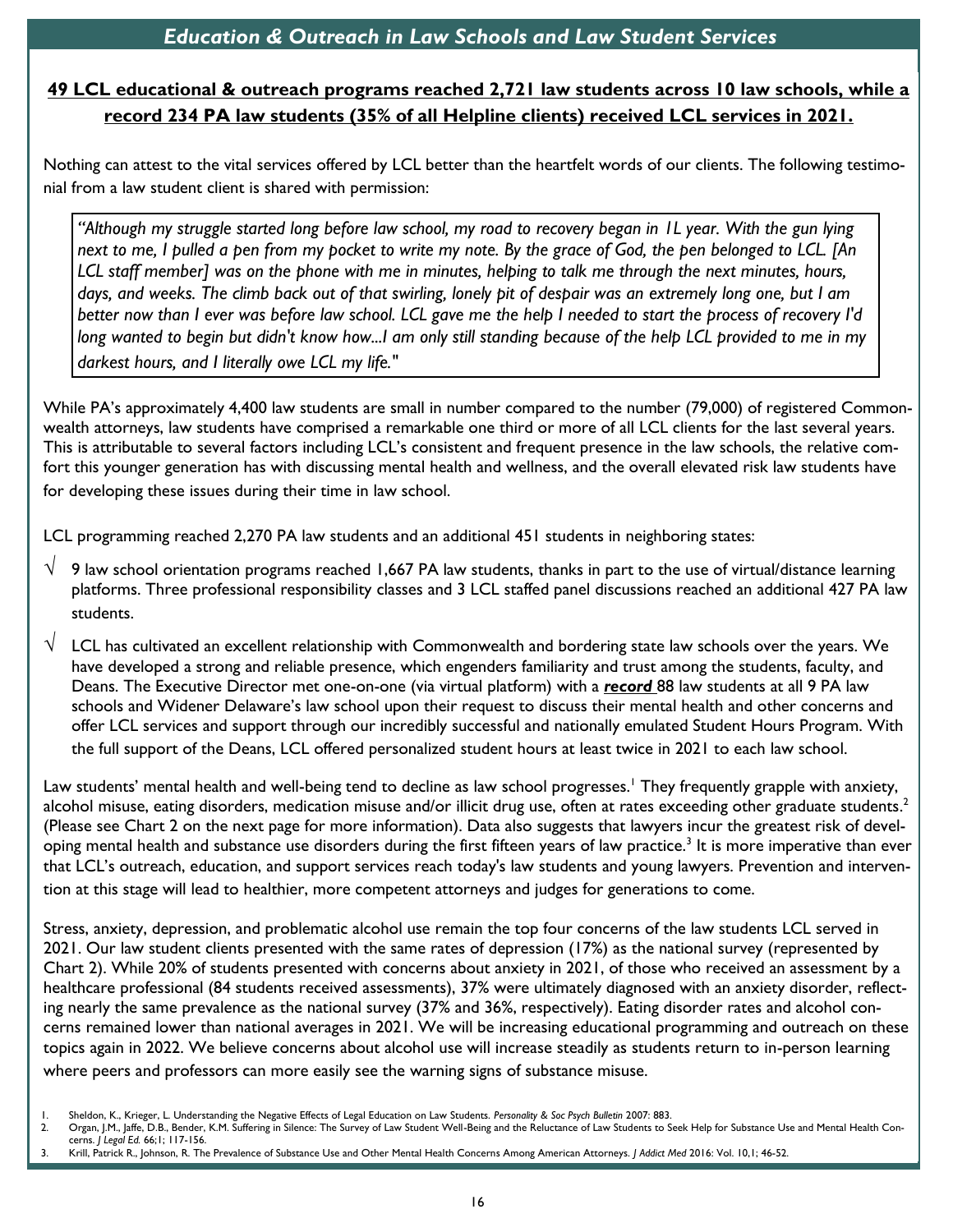# *Education & Outreach in Law Schools*





## **Nationally Emulated Annual Deans of Students Retreat**

LCL hosted its 15th Annual Law School Deans of Students Retreat via virtual platform in late spring 2021. We are extraordinarily grateful that Chief Justice Emeritus Thomas G. Saylor delivered opening remarks regarding the essential services offered by Lawyers Concerned for Lawyers and its far-reaching positive impact on the bench and bar. This event provides a one-of-a-kind opportunity for all stakeholders in legal education to come together, share insights and best practices, problem -solve, and collaborate to optimally address the needs of the future members of the bench and bar.

A *record* 33 participants attended, including Counsel to the Supreme Court as well as Deans and representatives from 8 Commonwealth law schools, plus Widener University Delaware, American University, Catholic University, and University of Miami schools of law. Representatives from the Disciplinary Board, Lawyers Fund for Client Security, the CLE Board, and the Board of Law Examiners provided valuable information and guidance to the Deans. Representatives from lawyers' assistance programs in Maryland, D.C., West Virginia, New Jersey, Delaware, and Texas also attended for the first time, contributing to the conversation by sharing trends and issues that were manifesting in their respective states with regard to law student mental health and wellness.

During the roundtable event, law student well-being initiatives and resources, mental health and substance use trends among students, accommodations, diversity, equity, and inclusion efforts, the significant negative burdens of the pandemic on students as well as current admission, LSAT, Bar exam, and character and fitness issues & outcomes were among the topics discussed.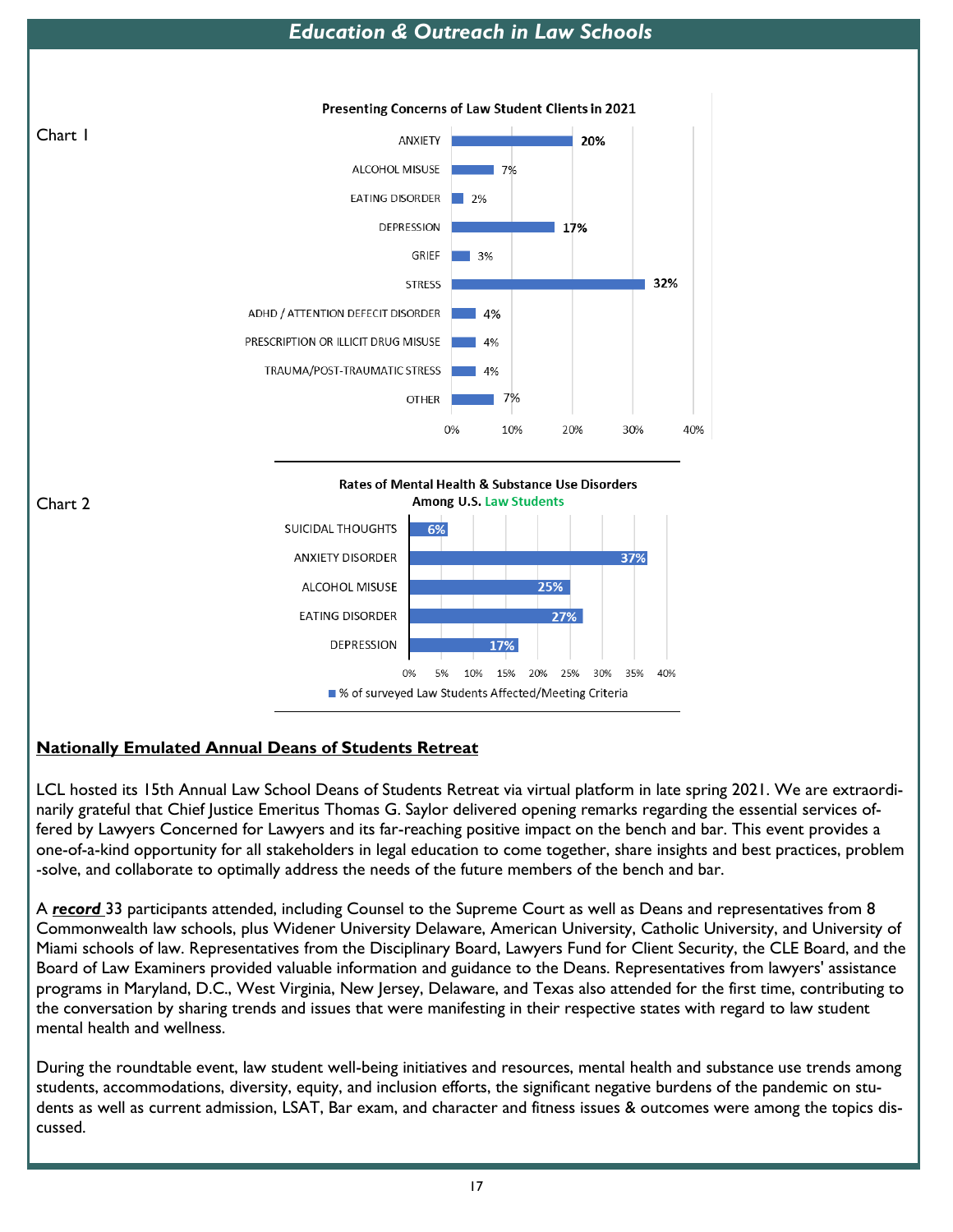# *Judges Concerned for Judges*

## **57 Commonwealth judges reached out to the JCJ Helpline for services and support in 2021.**

*"Judges are not immune from mental health issues. Our robes are not armor protecting us from anxiety, stress, exhaustion or mild or severe depression. Yet, we resist seeking help because we do not want to be seen as vulnerable or not in control. I, too, resisted until I*  didn't. I was not out of control, in severe crisis or self destructive, but I wanted to feel differently. [C] confidentially helped me find someone who did not judge me and helped me to understand why I felt the way I did. I feel better and I am grateful *that JCJ is available." - a JCJ client*

The JCJ Helpline (and affiliated services) was launched in 2013 to meet the unique needs of the Pennsylvania judiciary. LCL is incredibly grateful for the ongoing support of AOPC, the Pennsylvania Conference of State Trial Judges, the Minor Judiciary Education Board, and the organized bench. By allowing LCL/JCJ to participate in an increasing number of outreach and educational programs, staff have built relationships and trust among the judiciary resulting in more judges feeling comfortable reaching out to the  $|C|$  Helpline for assistance.

- The  $|C|$  Helpline and ancillary services are available to all judges (active or inactive and including courts of limited jurisdiction) and their family members.
- 57 Commonwealth judges sought JCJ services for themselves or others in 2021:
	- $\sqrt{-28}$  judges reached out to JCJ to seek services, information and support for themselves (49% of all JCJ Helpline callers).
	- $\sqrt{-29}$  judges requested intervention services or referred colleagues, lawyers, law students and/or family members to LCL/JCJ out of concern for their well-being (51% of all JCJ Helpline clients/referrals).
	- $\sqrt{-\,}$  Stress was the most common presenting concern of judge clients in 2021 (37%) with grief/bereavement (15%) representing the second most common presenting problem. Somewhat predictably, the ongoing pandemic has heralded an era of increasing judicial stress and grief over the last two years.
- All peer support for judge callers is provided exclusively by other judges. [C] currently has 30 active judge volunteers who selflessly offer support to Helpline callers.



#### **Judicial Education Programs**

- Twenty LCL/JCJ judicial **education programs reached 1,050 Commonwealth judges** in 2021. It was a privilege to present "The Robe Isn't a Shield; the Impact of COVID on the Judiciary" (sponsored by AOPC for the Commonwealth's judiciary) during which a panel of 10 judges, (including a Pennsylvania Supreme Court Justice and a diversity leader & Court of Common Please judge from LCL/JCJ's board of directors) shared compelling personal stories of mental health and substance use challenges and recovery. The event reached 186 judge attendees.
- Executive Director Besden developed an educational program ("The Science of Well-Being"), which she delivered inperson to two Minor Judiciary Education Board trainings. Due to the ongoing pandemic, a video replay of the presentation was also viewed by 13 virtual MJEB training events, reaching a total of 604 judges.
- JCJ educational programs were delivered at 4 Bench Bar events in 2021, ultimately reaching 233 judges.
- LCL/JCJ also presented "Coronavirus: A Judge's Guide to Coping with Stress and Anxiety in Uncertain Times" to 15 judges from the Western Pennsylvania U.S. District Court.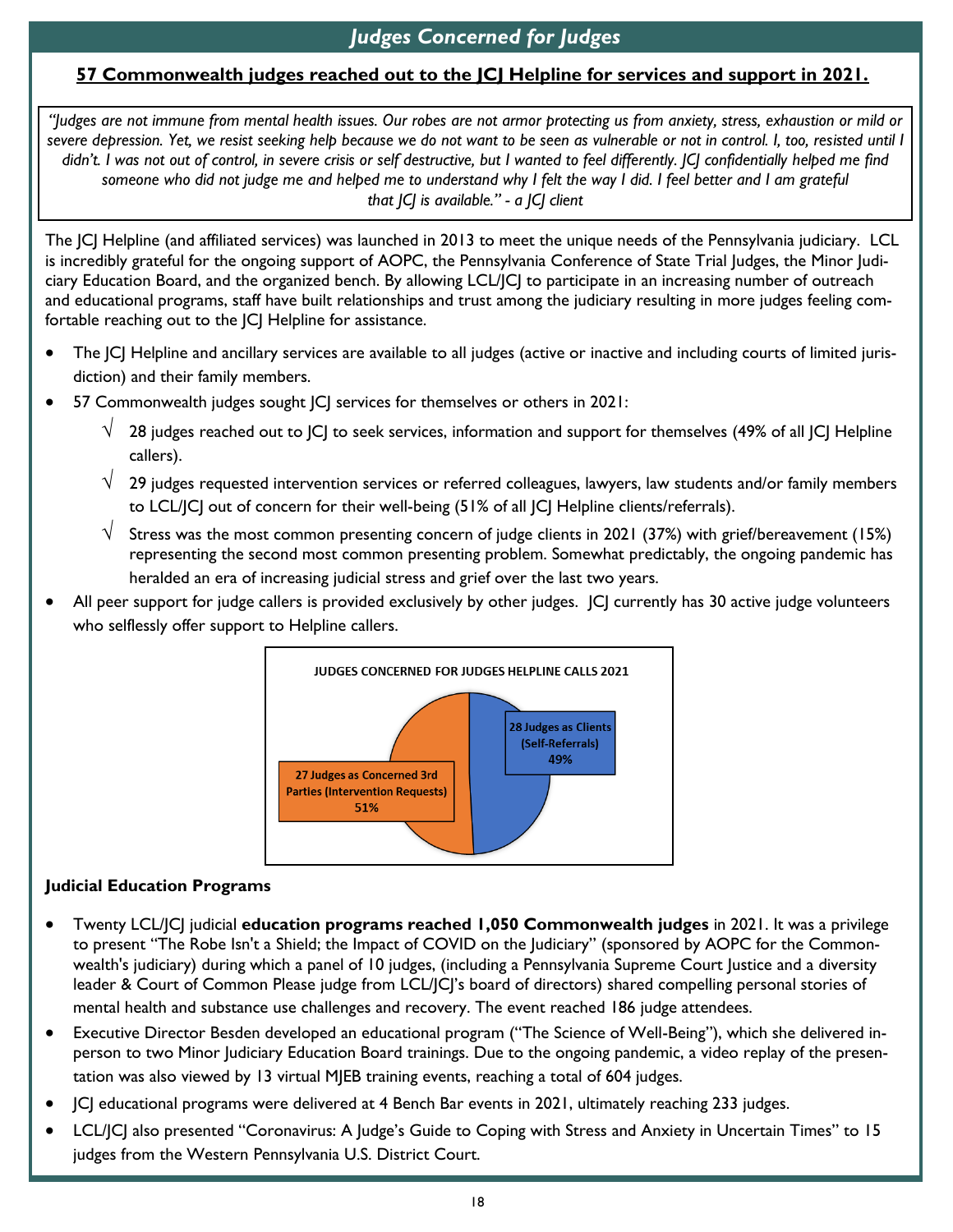# *Diversity, Equity, & Inclusion Initiatives*

### **The mission of LCL's Diversity, Equity, and Inclusion Committee is to elevate the priority of extending the organization's message to all segments of the legal community, with a focus on traditionally underrepresented, underserved, and often marginalized lawyers, judges, and law students.**

In Spring of 2020, LCL's board of directors approved the creation of a Diversity, Equity, and Inclusion Committee tasked with the mission of expanding outreach, education, and services to better suit the needs of the diverse legal professionals within the Commonwealth. The committee of seven members is chaired by a diversity leader and includes three other diversity leaders as well. Great strides were made by committee members and LCL staff to accomplish the following goals:

- $\sqrt{-2}$  Establish and expand relationships with more diverse segments of the legal profession including, but not limited to, the BIPOC, LQBTQIA+, military veteran, and female members
- $\sqrt{\phantom{a}}$  Diversify LCL's peer volunteer base to better meet the needs of our clients
- $\sqrt{-}$  Improve and expand educational programming and awareness of LCL services to more diverse legal professionals
- Establish a comprehensive array of resources specifically tailored to serve and support special populations
- $\vee$  Increase participation and inclusion of diversity leaders from our board and among our volunteers in educational programs and outreach efforts
- $\sqrt{-1}$  Improve staff training relative to the effects of ethnicity, culture, and race on mental health

Some DEI accomplishments in 2020 and 2021:

- LCL's Board of Directors includes 6 diversity leaders, including our President.
- LCL's Executive Director and diversity leaders from our board have delivered educational presentations to, established relationships with, and/or joined the following bars and committees:
	- $\sqrt{\phantom{a}}$  Hispanic Bar Association of Pennsylvania
	- $\sqrt{\phantom{a}}$  Philadelphia LGBTQ Bar Association
	- Barristers' Association of Philadelphia
	- Diversity Committee of the Philadelphia Bar Association
	- Asian Pacific American Bar Association of Pennsylvania
	- Minority Bar Committee of the Pennsylvania Bar Association
	- Allegheny County Bar Association's Women in Law Division (among other ACBA committees focused on diverse legal professionals)
	- $\sqrt{\phantom{a}}$  Allegheny County Bar Association's Military Affinity Committee
	- $\sqrt{-V}$  Various PBA and law school programs, committees, and panels focused on diversity, equity, and inclusion
- LCL staff continue to compile and distribute a comprehensive list of resources tailored to meet the needs of BIPOC and LGBTQIA+ members of the profession, which is now available on our website at [www.lclpa.org.](https://www.lclpa.org/wp-content/uploads/2021/08/BIPOC-LGBTQIA-Resources-2021-1.pdf)
- Staff has also solicited and successfully trained several new peer volunteers from the bar associations above.
- Staff participated in more than 20 training seminars/events relative to BIPOC and LGBTQ+ mental health and 6 trainings relative to diversity, equity and inclusion.

LCL is committed to making the efforts summarized above permanent components of our education and outreach programs. We will continue to establish contacts and foster relationships across the Commonwealth to further diversify our board and volunteer base and to improve awareness of and trust in LCL's confidential services across all segments of the Commonwealth's legal population. We continue striving to expand the conversation about and promote help-seeking behaviors for the mental health and substance use issues that will affect up to 40% of legal professionals across their careers.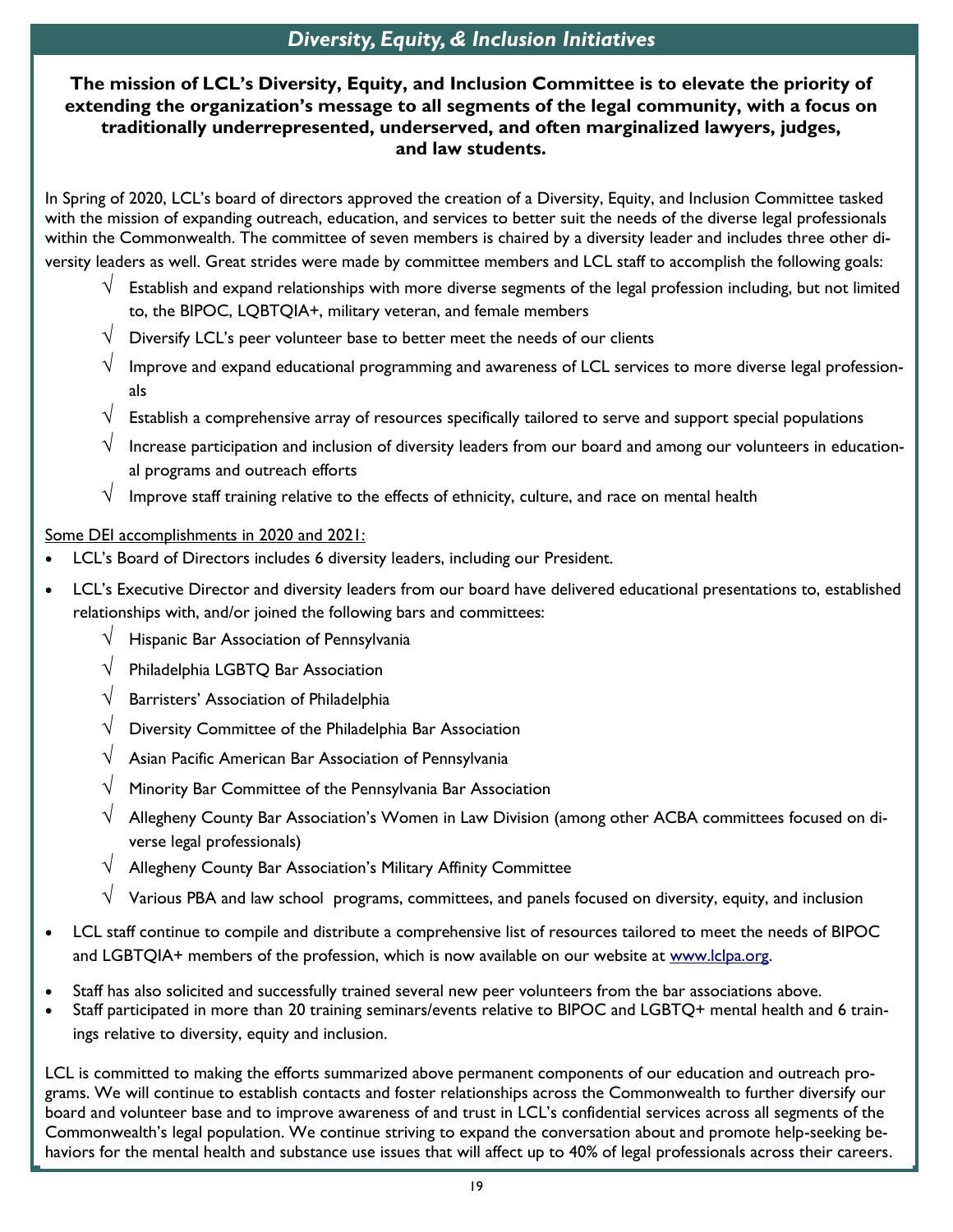## *Board of Directors*

#### **LCL is grateful for the selfless service of its 27 directors.**

A self-perpetuating Board of Directors is charged with establishing LCL's policies and procedures, overseeing its operations, and approving the budgets. The Board consists of up to 35 members representing the bench and bar who are either in or in support of recovery from mental health & substance use disorders. The Board at all times includes, ex officio, the executive director of the Pennsylvania Bar Association and an officer of the Pennsylvania Conference of State Trial Judges. Board members serve two year terms. Executive Committee members serve one year terms on the committee with a six consecutive years term limit. Elections are held at LCL's Annual Meeting, which takes place after the start of the fiscal year (July 1). The Board held 4 virtual meetings in 2021.

LCL directors elected a new board President (who is also a diversity leader) and Vice President in 2021.

The Board's standing committees remain active throughout the year and play an integral role in the success of LCL's mission:

- Executive (general oversight)
- Nominating (oversee the nomination and election of officers and directors)
- Diversity, Equity, and Inclusion (established in 2020)
- Finance (oversight of fiscal matters and related regulatory filings)
- Helpline Services (oversight of all aspects of our Helpline operations)
- Volunteer (oversight of volunteer development and the planning & orchestration of the annual conference)
- Education and Outreach (oversight of professional awareness and education)

#### **Notable Board Events and Accomplishments in 2021:**

• Revised LCL's mission statement to include preferred language relative to mental health and substance use and to better reflect the fact that we offer services and support across the very broad spectrum of mental health challenges. See below for the updated mission statement:

> *"To provide a caring peer assistance program to save the lives and restore the health and professional competence of Pennsylvania's judges and lawyers, members of their families, and law students who may be facing mental health and/or substance use challenges. We carry out this mission through a combination of confidential helpline services, volunteer support, and education."*

- Participated in a comprehensive review and assessment of board governance under the guidance of an independent consultant in an effort to improve and refine board efficiency, function, and utility.
- Chief Justice Emeritus Thomas G. Saylor formally addressed LCL's directors, acknowledging their volunteer service and the critical work of the organization relative to helping legal professionals and maintaining the competency of the Commonwealth's Bench and Bar.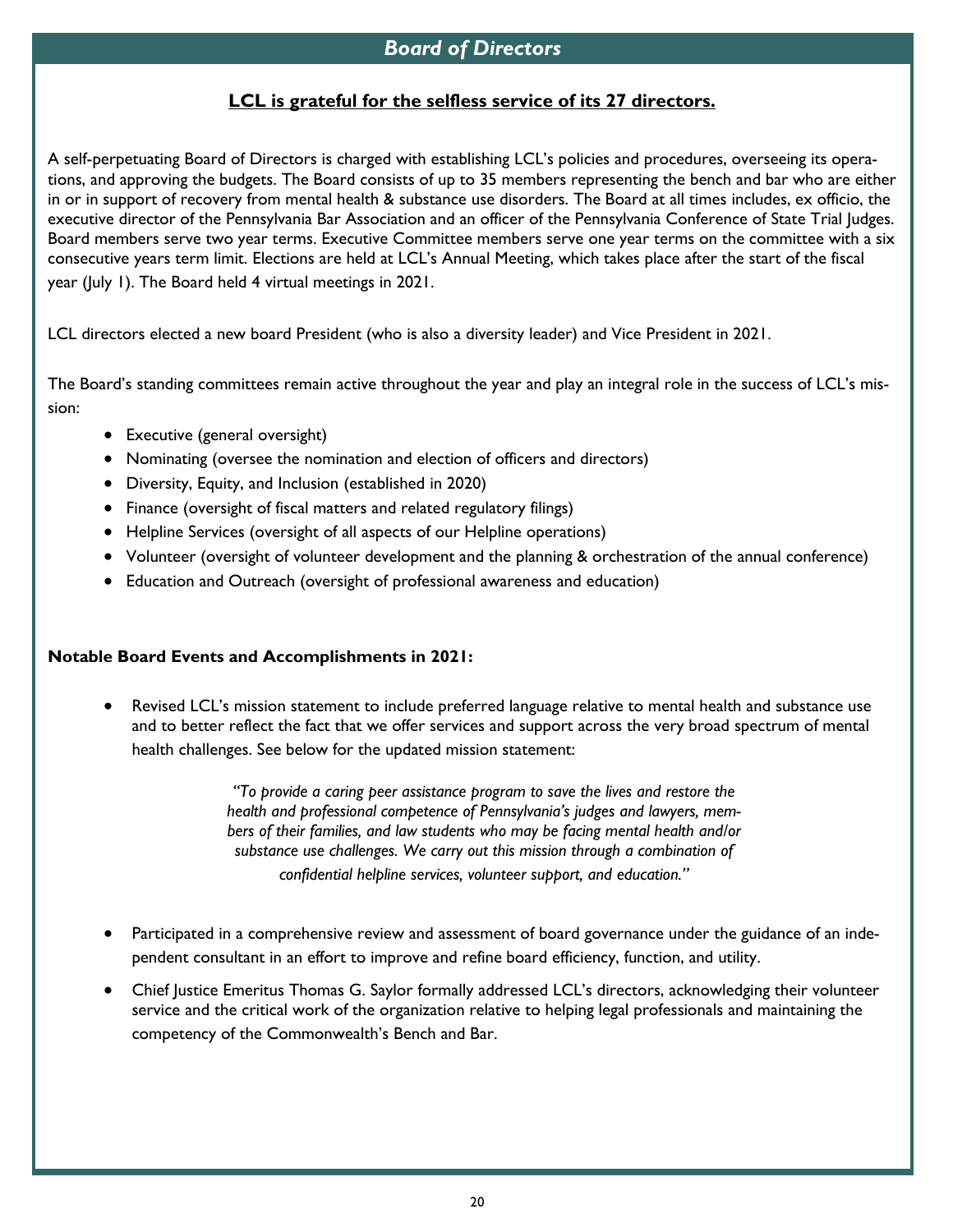# *Funding, Finance, and Personnel*

The Supreme Court of Pennsylvania has provided stable and reliable funding to LCL through grants from the Lawyers Fund for Client Security and the Disciplinary Board. A portion of the annual attorney registration fee serves as the primary funding mechanism. LCL is immensely grateful for the continued and unwavering support of the Court and its agencies. It is important to note that although LCL is funded by the Court through the above agencies, we do *not* report any identifying or confidential health or personal information of Helpline callers to the Court, its agencies, or any other entity, nor do we provide monitoring services. LCL services are 100% confidential and voluntary, making LCL unique among many other state lawyers' assistance programs.

LCL is also thankful for the continued support of the Pennsylvania Bar Association and its Lawyers Assistance Committee which contribute appreciable funds towards LCL's operational expenses each year.

Our benefactors have enabled LCL's staff and volunteers to provide support and vital mental health and substance use services to thousands of attorneys, judges, their family members, and law students across the Commonwealth over the last 33 years. We also extend our deep gratitude to those who have donated to our volunteer conference scholarship fund over the years, as well as for the organizational donors who have consistently contributed to LCL's general fund over time.

LCL has received an average annual increase in funding of 3.1% over the last eight years. Significant additional funding was requested in FY 20-21 in large part due to the consistent and remarkable increase in Helpline caller volume and demand for services over time that necessitated the creation of a third full time Resource Coordinator position.

| Fiscal Year                                                                  | $14 - 15$ | 15-16   | $16 - 17$ | 17-18   | $18 - 19$ | $19-20$ | $20 - 21$ | $21 - 22$ |
|------------------------------------------------------------------------------|-----------|---------|-----------|---------|-----------|---------|-----------|-----------|
|                                                                              |           |         |           |         |           |         |           |           |
| Capital Funding                                                              | 0         | 0       |           | 0       | \$9,050   | \$6,738 | \$4,400   |           |
| <b>Operational Funding</b>                                                   | 687,595   | 692,885 | 692,885   | 727,530 | 706,670   | 727,870 | 830,230   | 834,630   |
| <b>Total Funding</b>                                                         | 687,595   | 692,885 | 692,885   | 727,530 | 715,720   | 734,608 | 834,630   | 834,630   |
| $\frac{1}{2}$ $\uparrow$ or $\downarrow$ in Total Funding<br>Over Prior Year | 4.6%      | 0.8%    | 0%        | 5.0%    | $(-1.6%)$ | 2.6%    | 13.6%     | 0%        |

**Personnel**

#### **Funding History**

#### **Annual Independent Audit** (Fiscal Year Ended June 30, 2021)

| Hamilton & Musser, PC conducted LCL's FY 20-21 audit: | LCL's dedicated full-time staff of seven provided vital |                                                                  |  |  |
|-------------------------------------------------------|---------------------------------------------------------|------------------------------------------------------------------|--|--|
| • FY 20-21 Operational Budget:                        | \$866,409                                               | support and services to 674 Helpline callers and deliv-          |  |  |
| Grant Funding:                                        | \$834,630                                               | ered 278 educational presentations that reached over             |  |  |
| FY 20-21 General Contributions:                       | \$12,960                                                | 68,000 lawyers, judges, and law students in 2021:                |  |  |
| Total FY 20-21 Revenue:                               | \$849,260                                               | Laurie J. Besden, Esq., Executive Director (2/1/11)<br>$\bullet$ |  |  |
| Total Expenses:                                       | \$745,218                                               | Jennifer C. Zampogna, M.D., Director of Opera-<br>$\bullet$      |  |  |
| <b>Program Services:</b><br>♦                         | \$555,779 (75%)                                         | tions $(11/1/13)$                                                |  |  |
| Management and General :<br>♦                         | \$189,439                                               | Jennifer Poinsett, Resource Coordinator (1/1/07)<br>$\bullet$    |  |  |
| Net Assets Beginning of Year:                         | \$523,663                                               | Abbie Spinella, Resource Coordinator (12/4/17)<br>$\bullet$      |  |  |
| Net Assets End of Year:                               | \$627,705                                               | Jenessa Underkoffler, Helpline Manager (1/1/13)<br>$\bullet$     |  |  |
|                                                       |                                                         | Brian S. Quinn, Esq., Education and Outreach                     |  |  |
| FY 21-22 Budget:                                      |                                                         | Coordinator (8/14/17)                                            |  |  |
| <b>Operational Budget:</b>                            | \$857,621                                               | Nicole Pearson, Resource Coordinator (10/18/21)<br>$\bullet$     |  |  |
| <b>Grant Funding</b>                                  | \$834,630                                               |                                                                  |  |  |